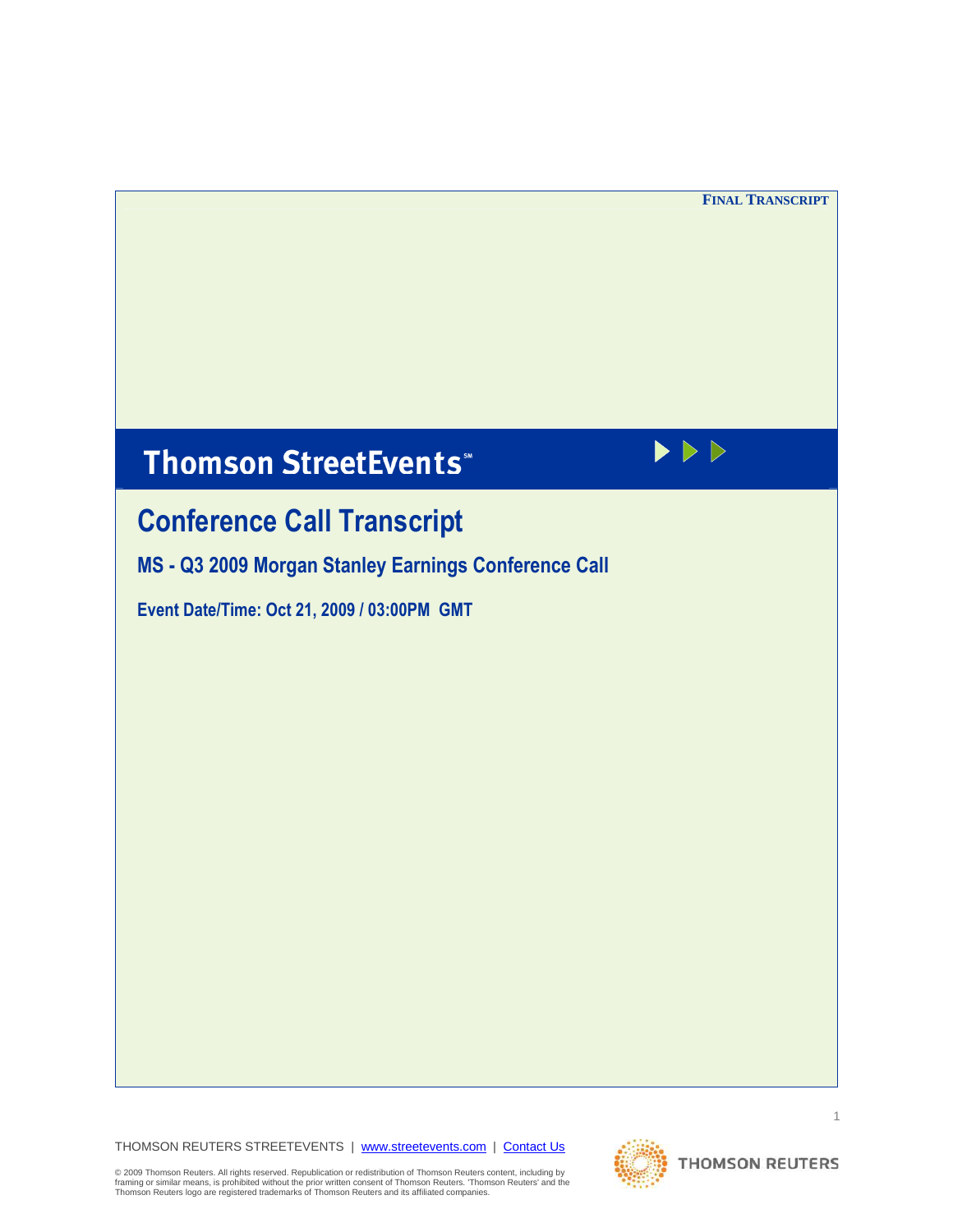# CORPORATE PARTICIPANTS

 **Colm Kelleher**   *Morgan Stanley - EVP, CFO* 

# CONFERENCE CALL PARTICIPANTS

 **Glenn Schorr**   *UBS - Analyst* 

 **Guy Moszkowski**   *BAS-ML - Analyst* 

 **Michael Hecht**   *JMP Securities - Analyst* 

 **Howard Chen**   *Credit Suisse. - Analyst* 

 **Mike Carrier**   *Deutsche Bank - Analyst* 

 **Mike Mayo**   *CLSA - Analyst* 

 **Roger Freeman**   *Barclays Capital - Analyst* 

 **Jeff Harte**   *Sandler O'Neill - Analyst* 

 **Douglas Sipkin**   *Pali Capital - Analyst* 

 **James Mitchell**   *Buckingham Research - Analyst* 

# P R E S E N T A T I O N

# **Operator**

 Welcome to the Morgan Stanley conference call. The following is a live broadcast by Morgan Stanley and is provided as a courtesy. Please note that this call is being broadcast on the Internet through the Company's website at www.MorganStanley.com. A replay of the call and webcast will be available through the Company's website and by phone through November 21st, 2009.

This presentation may contain forward-looking statements. You are cautioned not to place undue reliance on forward-looking statements which speak only as of the date on which they are made, which reflect management's current estimates, projections, expectations or beliefs and which are subject to risks and uncertainties that may cause actual results to differ materially. For a discussion of additional risks and uncertainties that may affect the future results of Morgan Stanley, please see Morgan Stanley's annual report on Form 10-K for the fiscal year ended November 30th, 2008, Morgan Stanley's 2009 quarterly reports on Form 10-Q, and Morgan Stanley's current reports on Form 8-K.

The presentation may also include certain non-GAAP financial measures. The reconciliation of such measures to the comparable GAAP figures are included in Morgan Stanley's annual report on Form 10-K, Morgan Stanley's 2009 quarterly reports on Form 10-Q, and Morgan Stanley's 2009 current reports on Form 8-K, which are available on Morgan Stanley's website, www.MorganStanley.com. Any recording, rebroadcast or other use of this presentation in whole or in part is strictly prohibited without prior written consent of Morgan Stanley. This presentation is copyrighted and proprietary to Morgan Stanley.

At this time, I would like to turn the program over to Colm Kelleher for today's call. Please go ahead.

THOMSON REUTERS STREETEVENTS | www.streetevents.com | Contact Us

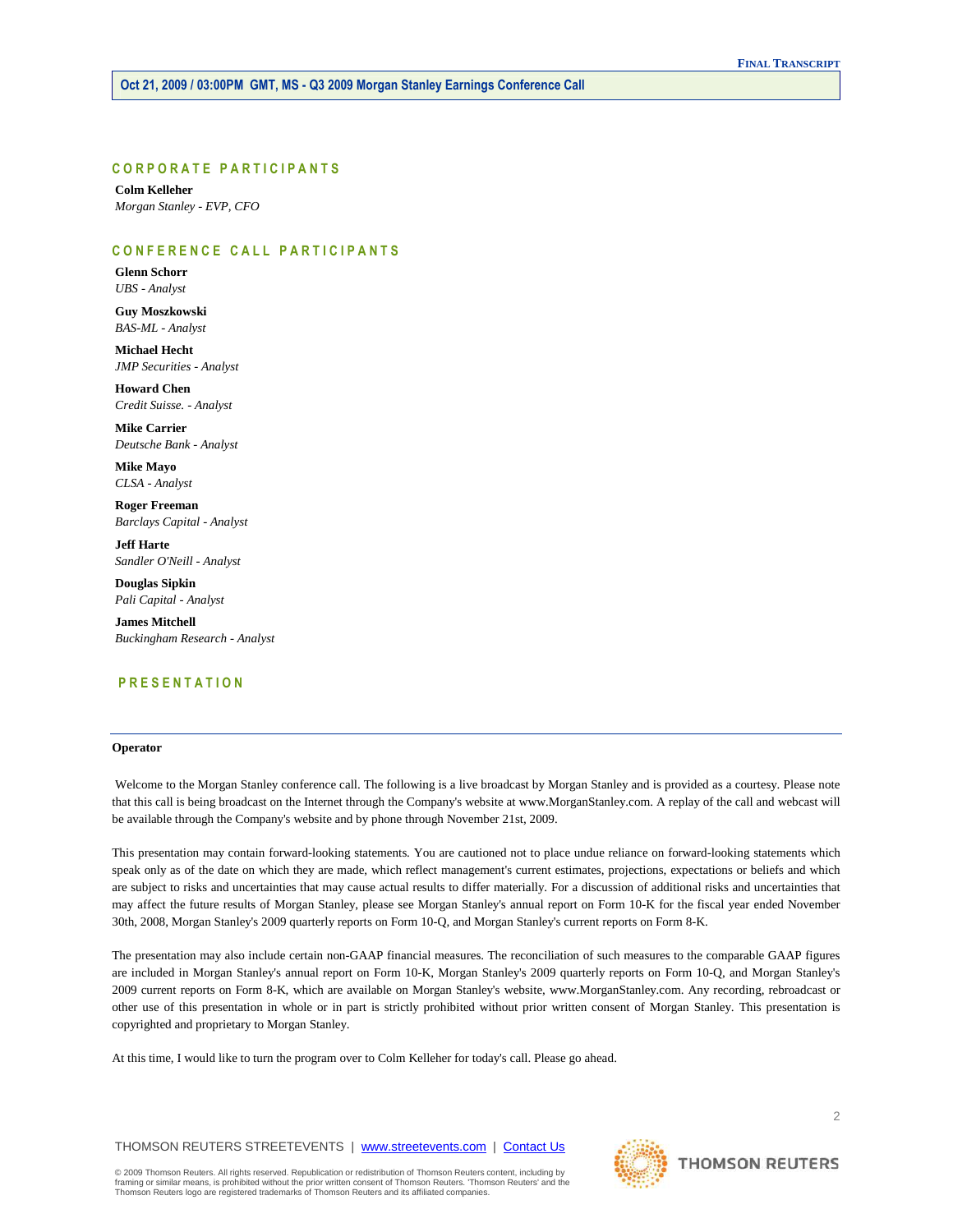#### **Colm Kelleher** *- Morgan Stanley - EVP, CFO*

 Good morning everybody and thank you for joining us. This quarter we continued to show operating improvement as we execute on our strategy. The integration of Smith Barney's on track. Operating results and institutional securities improved. We are improving earnings in core asset management and we continued to invest in talent during the quarter.

For the quarter ended September 30th, Morgan Stanley generated net income of \$793 million and diluted earnings per share of \$0.38. Negative revenue of approximately \$900 million from the narrowing of the firm's debt related credit spreads impacted earnings per share by \$0.36. Firmwide real estate losses declined from last quarter were approximately \$400 million. This quarter, we continued to focus on the optimal use of our balance sheet and demonstrated leadership in our businesses including investment banking, credit trading and global wealth management. Following our earlier repayment of TARP capital we repurchased the warrant received with that program as well. We continue to be well positioned in and are capitalizing on the recovery in global capital markets while not limited by large loan portfolio or direct consumer exposure.

Now, turning to our consolidated results on page two in our financial supplement, firm-wide revenues of \$8.7 billion included the negative impact of approximately \$900 million from the tightening of Morgan Stanley's credit spreads on certain long-term debt carried at fair value. Non-interest expenses were \$7.5 billion, up 24% from the second quarter, largely driven by compensation as we continue to invest in our people and our talent which I will discuss later. Non-interest expenses also increased due to inclusion of full quarter of both compensation and non-compensation expenses from Smith Barney.

We continue to accrue compensation based on our estimate of full year needs. Non-compensation expenses were \$2.5 billion, up 16% from last quarter, primarily driven by impairment on present assets. Excluding expenses related to Smith Barney, Crescent and auction rate securities from both years, our recurring non-compensation expenses were lower by just under \$1 billion on a year-to-date basis, well ahead of the \$800 million in annual savings we targeted last year.

Turning to page three in the financial supplement, total assets increased to \$770 billion at September the 30th, primarily driven by our client financing businesses especially prime brokerage. Of this, \$153 billion is our liquidity pool. We continue to keep a significant portion of our balance sheet and cash and equivalents, as we believe maintaining strong liquidity is prudent in the current environment. Our capital ratios demonstrate the strength of our balance sheet. While we are still finalizing our calculations we believe our Tier 1 ratio under BASL1 will be 15.3%. Risk weighted assets are expected to be approximately \$300 billion at September 30, and we believe our Tier 1 ratio under BASL1 will be our Tier 1 common ratio to be 8.2%, and finally our tangible common equity to risk weighted asset ratio to be 9.6%. Level three assets were \$51 billion at September the 30th, representing approximately 7% of total assets.

Now, let's turn to the businesses. Starting with institutional securities detailed on page five of the supplement. Revenues of \$5 billion included the approximately \$900 million negative impact from the tightening of credit spreads as discussed earlier. Non-interest expenses were \$3.7 billion in the third quarter of 2009, up 13% from the second quarter on higher compensation. Excluding DVA the compensation ratio in the business was 44.4% in the quarter, and 40% year-to-date. The business reported a pretax gain of \$1.3 billion.

Specifically turning to investment banking on page six. Our franchise continued to capture market share in the quarter, and delivered a very strong performance. We were number one in announced and completed global M&A, and advised on eight of the top ten announced transactions for the first nine months of the year. We also gained share across capital markets as activity broadened with strength across products, industries and regions. We saw the IPO market fully re-open, particularly in Asia, and we ranked number one in global IPOs.

We led significant deals in the quarter. To name a few, IPOs for China Metallurgical Construction and Wind Macao. Volkswagen's \$32.4 billion restructuring and Rio Tinto's \$15.7 billion rights offering. We continued committing risk capital to support our clients including the sale of a Swiss government's \$5.2 billion stake in UBS, the largest capital committed equity deal post the credit crisis. Barack Gold's \$4 billion common stock offering, the largest North American capital committed equity deal ever. And we committed financing for Warner Chilicothe's acquisition of P&G Pharmaceuticals, the first non-investment grade commitment in the market in over a year. Third quarter investment banking revenues of \$1 billion were down 7% from the second quarter, on lower fixed income underwriting.

Advisory revenues were up 4% from last quarter and while M&A market volumes remained subdued overall the outlook is clearly improving. Equity underwriting revenues were flat from a strong second quarter, a significant increase in revenues from Asia fueled by China IPOs as well as several large transactions in the Europe, Middle East and Africa areas offset the decline in US activity. Fixed income underwriting activities increased 24% in from the second quarter on lower investment grade and high yield bond issuance.

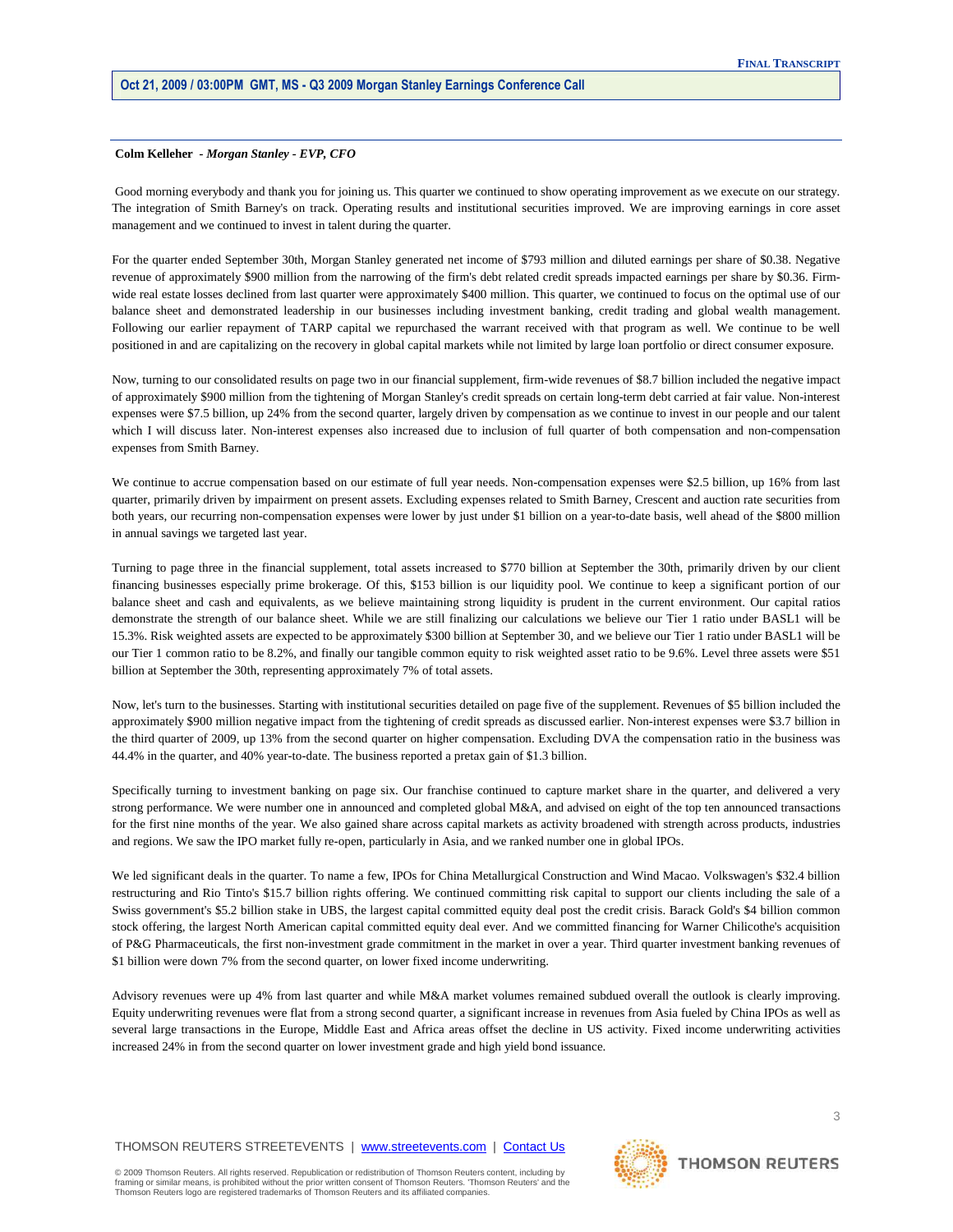Equity sales and trading revenues of \$1.1 billion were negatively impacted by \$206 million from the narrowing of debt-related credit spreads on firm-issued structured notes. Cash equity revenues were down 7% from the second quarter of this year on seasonally lower market volumes. Derivatives reported lower revenues down 11% sequentially, affected by the end of the dividend season in Europe as well as lower client activity. Prime brokerage revenues were up modestly from last quarter, but our average client balances incrossed 14% from last quarter with growth across our client base. Prime brokerage continues including the return of a number of key franchise clients showing a recapture of market share in line with our objectives as previously laid out.

In fixed income sales and trading revenues of \$2.1 billion included losses of \$546 million from the narrowing of credit spreads on firm issued structured notes and a net gain of \$334 million related to sale of the firm's participating interest in a claim against the derivative participating interest in a claim against the derivative counter party that filed for bankruptcy protection. Excluding DVA, fixed income sales and trading revenues increased 13% from the second quarter of this year. Commodities revenues were up 35% from the second quarter, however, reduced volatility in the commodities market did mute opportunities. Interest rate credits and currency trading revenues combined were down slightly from last quarter on lower activity levels. Interest rate products reported another strong quarter with revenues up slightly from the second quarter.

Credit trading revenues increased 4% sequentially. Within credit trading, credit corporates had another stand-out quarter with revenues surpassing second quarter levels from strong investment grade and distressed trading and a broader increase in market share. Currencies reported 18% higher revenues from the second quarter on strong trading. On a year-to-date basis, we have seen good performance in interest rate and credit trading with revenues up 79% on 114% respectively.

The total of our mortgage related net exposures across residential and commercial mortgages were reduced from \$7.9 billion to \$7.4 billion during the quarter. We're seeing liquidity return to these markets and are more actively trading in them. Consequently, we have dropped our mortgage related schedules from the financial supplement as changes in our net exposure are also driven by trading activities. Other sales and trading revenues benefited from spread tightening and valuation gains in our lending business which includes leverage acquisition, finance, and relationship lending.

Net mark-to-market gains in the quarter were approximately \$500 million. These gains were partially offset by a \$98 million impact of tightening credit spreads on Morgan Stanley's debt related to CIC's investment. Total average trading and non-trading VAR increased to \$168 million from \$154 million last quarter, reflecting increase in both our trading and non-trading VAR and lower diversification benefits. Average trading VAR increased to \$118 million from \$113 million reflecting increases in foreign exchange and interest rate risk.

Now we turn to page eight of the supplement and our global wealth management business. With a full quarter of results from the Morgan Stanley Smith Barney joint venture consolidated within this segment our comparison to the second quarter were where only one month of Smith Barney is included is not particularly meaningful. Revenues of \$3 billion continued to be stable and consistent despite the overall weakness in the retail markets. Non-interest expenses were \$2.7 billion and included \$65 million of joint venture related integration costs. The business reported a pretax profit of \$280 million. Excluding those JV related integration costs, PBG was \$345 million, and the PBG margin was 11%.

On page nine, you can see the quarterly productivity metrics of the business. Total client assets increased 8% to \$1.5 trillion on higher market levels. The number of FAs declined slightly to 18,160 and attrition, primarily within the lower quintiles have substantially declined since the closing of the joint venture. For comparison, FA turnover within our top two quintiles was at historic lows of under 1%.

Net new asset outflows of \$8.8 billion reflect the lag effects from financial advisors that left Smith Barney prior to the closing. We're seeing a significant reduction in outflows compared to the first half of last year. Deposits in our bank deposit program increased to \$110 billion, of which, \$52 billion is held by Morgan Stanley banks, total firm-wide deposits at quarter end was \$62 billion.

Turning to Asset Management, page ten of the supplement. Asset Management recorded a pretax loss of \$356 million, primarily driven by real estate losses related to Crescent within merchant banking. Excluding noncontrolling interest, pretax loss attributable to Morgan Stanley was \$294 million. Core Asset Management was profitable for the third consecutive quarter. Excluding the SIV gains reported in the second quarter, core Asset Management revenues of \$600 million were higher by 18%, driven by an increase in performance and management fees and gains in our alternative investments while pretax profits were up over 80%.

Merchant banking revenues of \$98 million were higher in the second quarter due to lower losses in real estate investments. However, due to the crescent impairment the business reported a larger pretax loss this quarter. Non-interest expenses for Asset Management increased 29% from last quarter, entirely due to a \$251 million impairment charge related to Crescent within non-compensation expenses.

# THOMSON REUTERS STREETEVENTS | www.streetevents.com | Contact Us

© 2009 Thomson Reuters. All rights reserved. Republication or redistribution of Thomson Reuters content, including by<br>framing or similar means, is prohibited without the prior written consent of Thomson Reuters. 'Thomson R Thomson Reuters logo are registered trademarks of Thomson Reuters and its affiliated companies.



4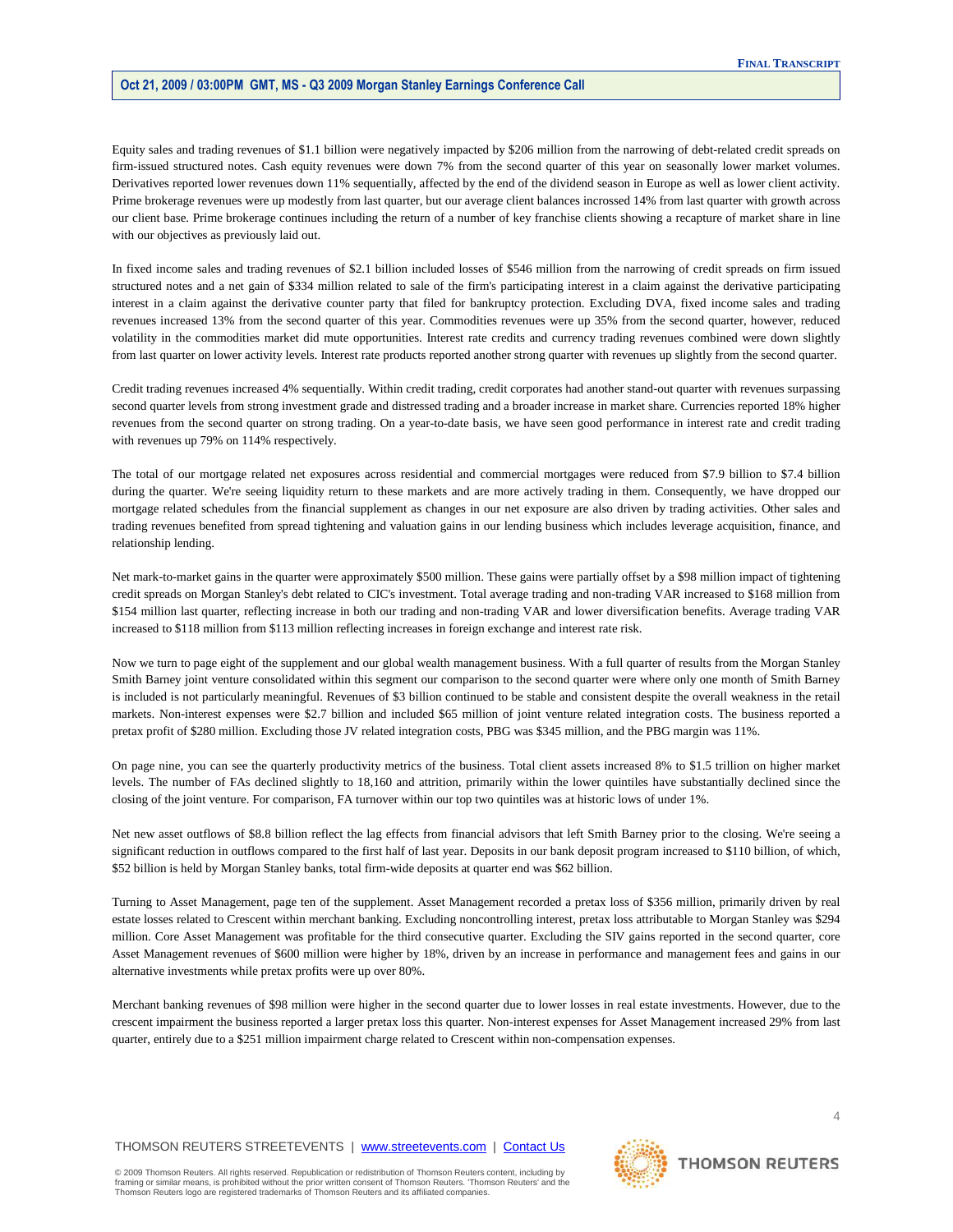Turning to pages 11 and 12 of the supplement you can see the assets under management and asset flow data. Total assets under management increased to \$386 billion during the quarter as market appreciation of \$33 billion was partially offset by \$8.7 billion in net asset outflows. Nearly all of the quarterly outflows were in our core business, primarily from our money market and equity funds. Fixed income in flows were \$1 billion, benefiting from improved performance and asset in flows from investment under TALF. Outflows in equity were primarily related to management changes of certain mandate changes. However, we continued to see performance improving with 71% of equity strategies performing above the Morningstar peer median for one year versus 54% a year ago. In addition, we have seen an increase in the number of funds rated 4 and 5 star by Morningstar to 47 from 35 a year ago, and the percentage of four and five star assets increased to 42% from 21% a year ago.

Turning to our firm-wide real estate exposure on page 14 of our financial supplement. Certain real estate funds were consolidated on our balance sheet under accounting standards topic 810, reassessment guidelines. In the second quarter, Morgan Stanley provided financial assistance amid tight liquidity in the funds. The consolidation of these funds was triggered by the continued deterioration of equity in the funds combined with our financial support. This consolidation resulted in a transfer of the applicable portion of the exposure to Morgan Stanley from the real estate fund line to the consolidated interest line on the schedule. Asset Management's income statements with respect to these funds had virtually no P&L impact to Morgan Stanley with the limited partnership interests deducted through the noncontrolling interest line.

Our real estate gross asset exposure as reflected on our statement of financial condition was \$4.4 billion at the end of the quarter, down from \$4.6 billion at the end of June. Including \$1.6 billion of contractual commitments and other arrangements he with respect to these investments, our total exposure would be \$6 billion, down from \$6.3 billion at the end of June. This exposure excludes assets and investments for the benefit of certain deferred employee compensation or co-investment plans.

This quarter we continued to make progress in our three business segments. Institutional securities, our core business, continues to demonstrate the strength of our leading client franchise. Investment banking continued to gain strength. We are currently ranked number one in both announced and completed global M&A for the year, number two in global equity, number one in global IPOs. We are hiring over 400 people consistent with our strategic goals and are committed to improving the operating performance in our trading businesses. We are more than halfway through this global hiring plan. The majority of which is outside the US as we rebalance and position our trading positions for growth. for example, we are increasing headcount by over 20% in areas like foreign exchange, emerging markets and equity derivatives.

Global wealth management posted solid revenues despite the challenging retail environment and the integration of our joint venture with Smith Barney is on track. We are optimizing the many businesses reported in our Asset Management segment and we are executing our multi-pronged approach. We announced the sale of our retail Asset Management including Van Kampen investments to Invesco while maintaining a minority stake in the combined firm. This will allow the firm to participate in the future growth of retail Asset Management, via its interest in Invesco, while focusing on its institutional client base. More broadly our partnership with MUFG continues to gain strength of we successfully executed an export related deal for the Egyptian General Petroleum Corporation, furthering the collaboration between our two firms in a testament of our leadership in structuring complex transactions.

Finally, a few words on the outlook. Global economic conditions have improved and market conditions continue to normalize. The overall operating environment is clearly better with higher client volumes. The global M&A market is picking up increasing availability of funding and financing markets are open, with investment grade and high yield debt markets rebounding. The cost of funding has declined as financials continue to raise debt and equity. However, it does still remain higher than precrisis levels.

Global equity markets are open across industries and geographies and the IPO market is accelerating with the emerging markets, particularly Asia, leading the way. The securitization markets have shown continued improvement and government programs like TALF have had a meaningful impact. These are all encouraging signs of more normal markets. We expect the industry's cyclical and structural changes to continue through the rest of the year. The regulatory landscape is open involving and we expect significantly higher capital and liquidity requirements across the industry in the future. We believe we are well positioned for this. Housing markets continue to be challenged and although banks have made significant progress in deleveraging, consumer deleveraging will take additional time. However, consolidation and better pricing of risk prevents opportunities for market share gains and higher spreads globally.

In conclusion, near term cyclical challenges do not change our view of long-term secular growth, as we continue to focus on leveraging Morgan Stanley's global brand to grow our franchise's share of the market. Thank you, with that, I'll now take your questions.

# QUESTION AND ANSWER

# THOMSON REUTERS STREETEVENTS | www.streetevents.com | Contact Us

© 2009 Thomson Reuters. All rights reserved. Republication or redistribution of Thomson Reuters content, including by<br>framing or similar means, is prohibited without the prior written consent of Thomson Reuters. 'Thomson R Thomson Reuters logo are registered trademarks of Thomson Reuters and its affiliated companies.

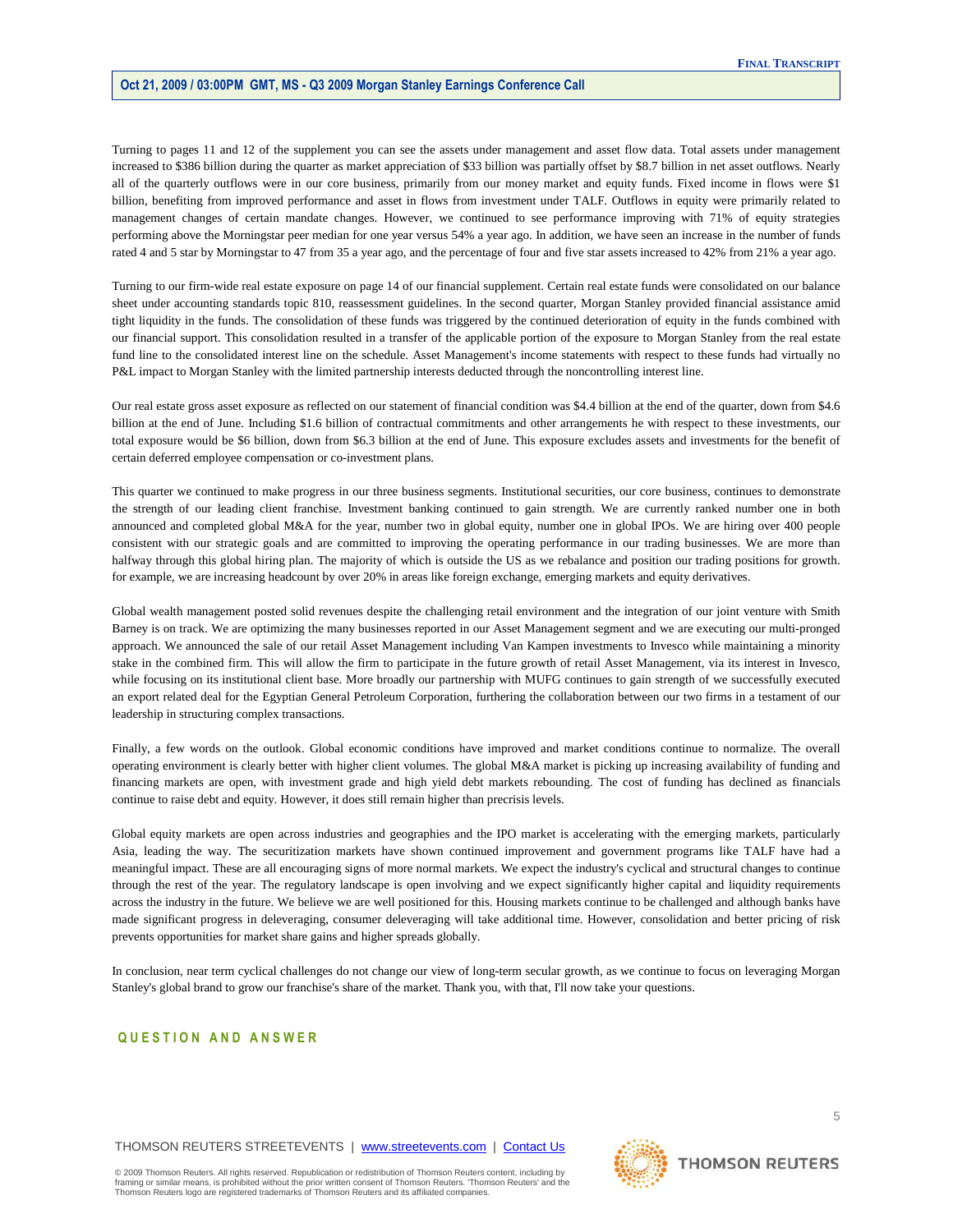#### **Operator**

 (Operator Instructions). We'll pause for a brief moment to compile the Q&A roster. Your first question comes from the line of Glenn Schorr of UBS.

#### **Glenn Schorr** *- UBS - Analyst*

Hi, thanks, Colm.

# **Colm Kelleher** *- Morgan Stanley - EVP, CFO*

Hey, Glenn.

# **Glenn Schorr** *- UBS - Analyst*

 Maybe just a quick comment on how you view balance sheet size and leverage. A while back you put a 750 cap out there, but obviously equity's grown but you did take leverage up a little bit, or a little bit over that 750 side so just curious on how you're thinking about balance sheet and size.

#### **Colm Kelleher** *- Morgan Stanley - EVP, CFO*

 Sure. I gave our balance sheet size within the definition at the time of the leverage ratio. That's really what I want to focus on, Glenn, is that the guidance I've given is a 5 to 7% leverage ratio which I believe will probably be the new norm, although I'm prejudging the regulators on this. Which means that you're talking about 14 to 20 times leverage. Obviously, our equity has grown, which allows us to take the balance sheet off. At this level we're 15.7 times levered and that still gives me room for any potential consolidation under 166, 167 which we're obviously keeping a weather eye on.

#### **Glenn Schorr** *- UBS - Analyst*

 Okay. And then I guess it all fits together but it's -- the unallocated capital is now at \$9.7 billion. Interestingly, I think the capital allocated to the institutional business went down. I don't want to read too much into that either, but just your thoughts on as you project forward, your thoughts - you made the comment specifically on higher capital requirements coming, but where you think you're at in terms of that -- the true unallocated capital.

# **Colm Kelleher** *- Morgan Stanley - EVP, CFO*

 I can't prejudge that because where we're at in true allocated capital is where we're at, Glenn. We have unallocated capital, which the businesses can pull. Obviously I'm keeping capital in reserve because as a firm we do believe there will be higher capital charges. At the moment, I think it's fair to say that we've had no holistic response from regulators as to what that answer will be. We've clearly seen things like the securitization framework, which if they were to be applied today, would have a significant effect on capital. You can take mitigating steps. So my view is that I am prepared to keep and the firm believes we should keep our unallocated capital for the time being. The business can use some of it if it makes sense on a risk adjusted basis but clearly we are keeping an eye on the developing regulatory situation.

#### **Glenn Schorr** *- UBS - Analyst*

 Maybe just one more that ties into it. You have a good table in the Q that shows some of the anti-dilutive securities outstanding. That has the CIC units and MUFG preferred stock and some other option stuff. How are you thinking about share count? There's some things that are like hard time lines and some of them are more stock related. As the call goes on a little further, MUFG will be in the money. So how do you think about future share count and your ability to offset some of that through repurchases?

 **Colm Kelleher** *- Morgan Stanley - EVP, CFO* 

# THOMSON REUTERS STREETEVENTS | www.streetevents.com | Contact Us

© 2009 Thomson Reuters. All rights reserved. Republication or redistribution of Thomson Reuters content, including by<br>framing or similar means, is prohibited without the prior written consent of Thomson Reuters. 'Thomson R Thomson Reuters logo are registered trademarks of Thomson Reuters and its affiliated companies.

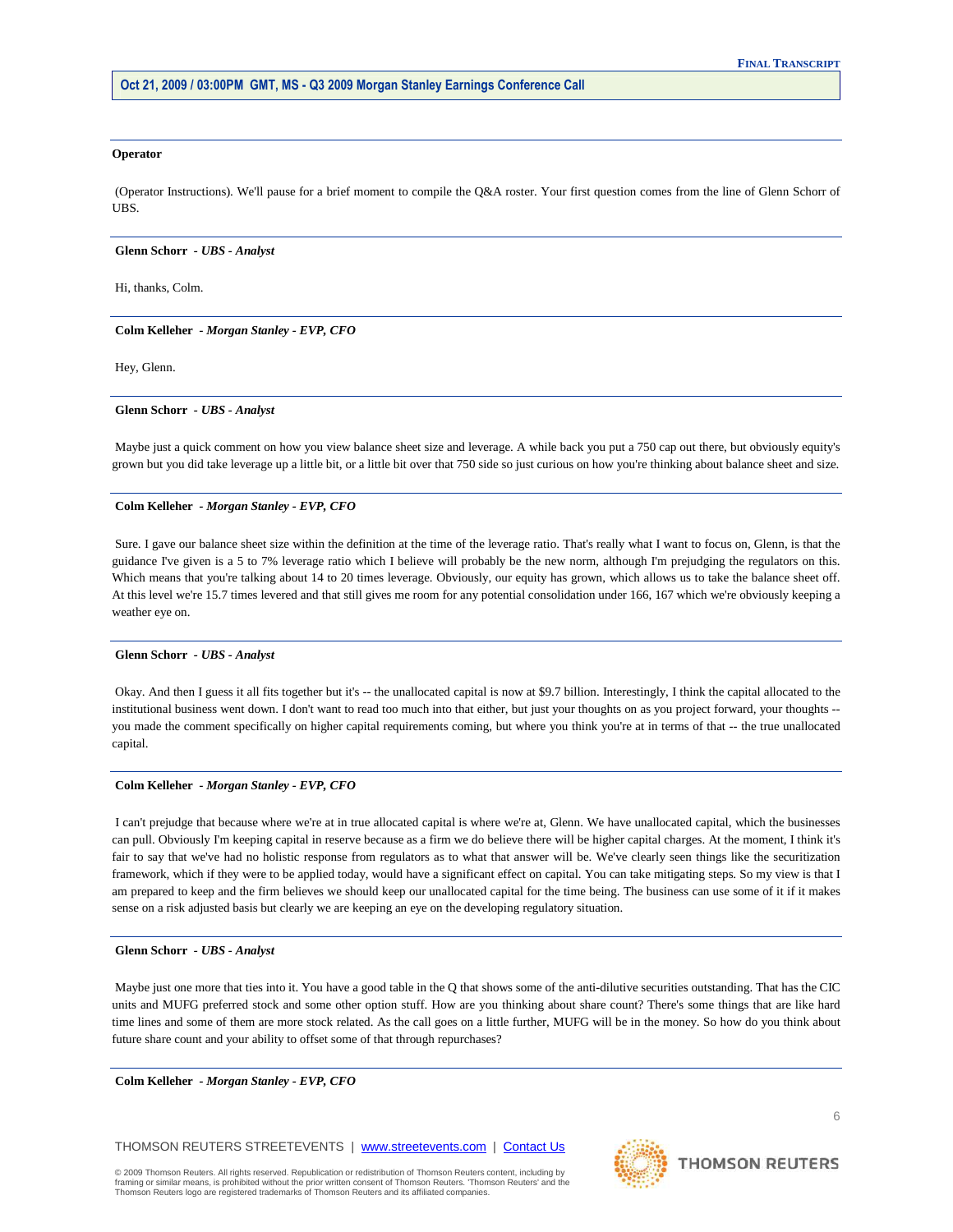We clearly would like to address those issues but we think it's too early to do that at the moment. I think the market is still not stable enough. Clearly, we will negotiate and deal with our regulators on what is the right time to do either stock buybacks or deal with dividends going forward. I think it's far too early to think about that at the moment but it's certainly something you know that we are very focused on.

# **Glenn Schorr** *- UBS - Analyst*

I guess with 645 of them outstanding, the big difference between using 1.3 or 1.9 in the model. But cool. I appreciate it.

# **Colm Kelleher** *- Morgan Stanley - EVP, CFO*

You understand the conversion times of those securities as well.

 **Glenn Schorr** *- UBS - Analyst* 

Yes, absolutely.

 **Colm Kelleher** *- Morgan Stanley - EVP, CFO* 

So we have some time there on that scale, Glen.

 **Glenn Schorr** *- UBS - Analyst* 

Absolutely. Okay. Cool. I don't want to be a hog. Thank you.

# **Operator**

Your next question comes from the line of Guy Moszkowski of Banc of America.

# **Guy Moszkowski** *- BAS-ML - Analyst*

Good morning, Colm.

 **Colm Kelleher** *- Morgan Stanley - EVP, CFO* 

Hey, Guy.

 **Guy Moszkowski** *- BAS-ML - Analyst* 

 I just want to pursue for a moment the question of the equity allocation to the institutional securities business, which did come down pretty smartly in the quarter as it had the prior quarter as well. Even as you're increasing the human capital component there, as you pointed out and the bar was a little higher. So maybe you could just give us a sense for how to reconcile those two moves.

# **Colm Kelleher** *- Morgan Stanley - EVP, CFO*

 I think you reconcile it by what I've been speaking to you about for a while, Guy which is look at risk adjusted returns and clever deployment of capital. We clearly believe that where we have an edge is where we have increased footprint, and we've put capital behind that sort of business. As we increase market share, we get a better ROA. That is capital efficient. We've also been reducing our legacy assets, which obviously soak up

THOMSON REUTERS STREETEVENTS | www.streetevents.com | Contact Us



# **THOMSON REUTERS**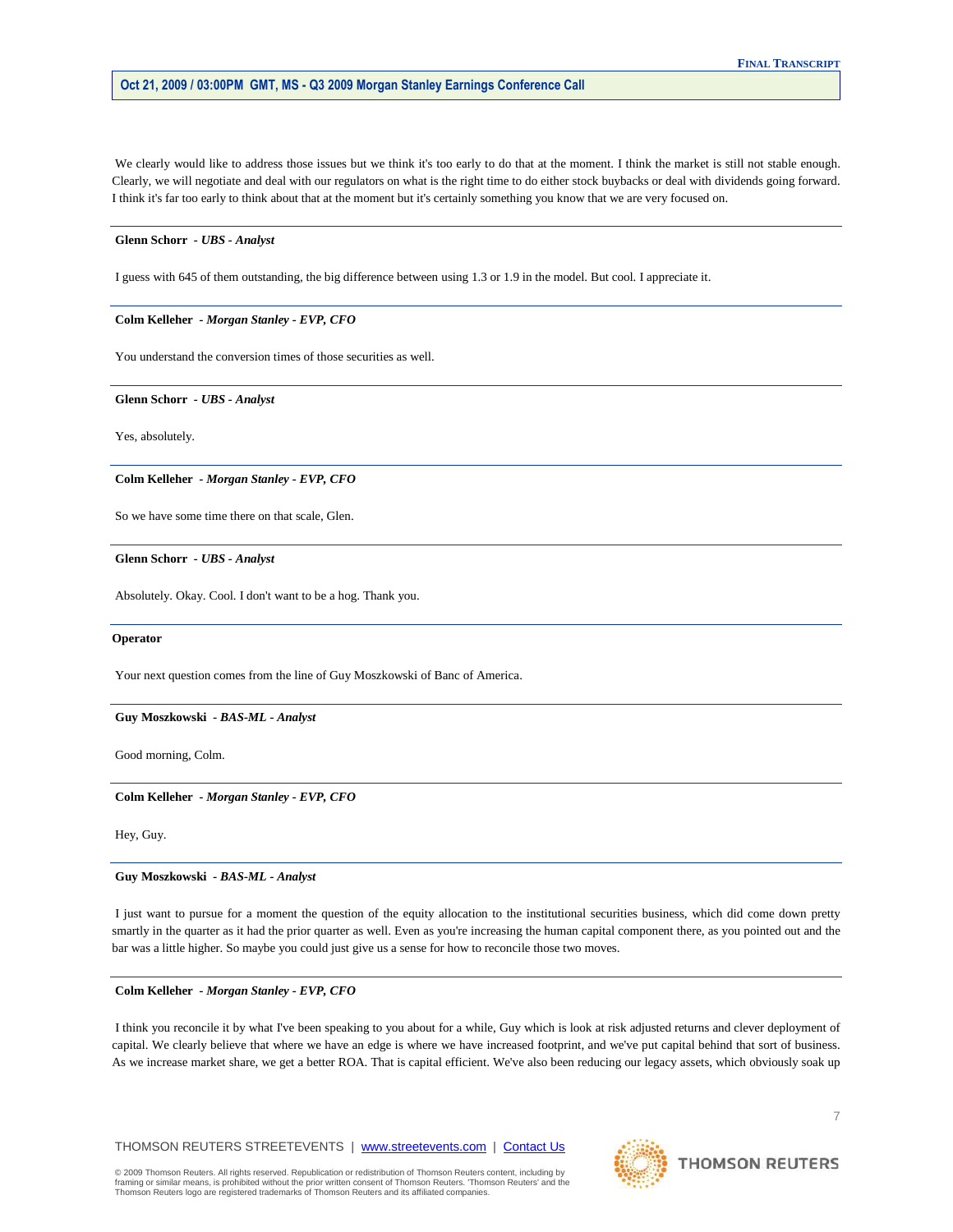a lot of better in our economic capital model and so on. So what I'm suggesting you look at is that our strategy is to pursue those businesses that make sense from a point of view and that's really the answer.

#### **Guy Moszkowski** *- BAS-ML - Analyst*

 Okay. No, that's fair. Let me ask you, since you brought up legacy assets and you explained why you dropped some of those disclosures, which of course makes perfect sense, given where we are in the markets at this point, but I think it would still be useful to get a little bit of an update for where you are in commercial real estate, financing exposure, CMBS, whole loans and what your hedges look like against that.

# **Colm Kelleher** *- Morgan Stanley - EVP, CFO*

 Sure. Well, we've given what we think is our relevant commercial real estate exposure. In terms of where we are on some of the other stuff, we're probably down on a net exposure now, September the 30th, [4.0 from 4.0] (corrected by company after the call) so the non subprime are pretty much unchanged. Commercial mortgages, [3.3, 2.1] (corrected by company after the call), we are trading around that. US subprime, pretty much unchanged, slight tick-up on that. Relatively unchanged from where we were last quarter, that's fair. Finance -- What was your legacy book. The last time we showed it was \$5 billion or something. We're about \$3 billion, that sort of zip code on the legacy book. Clearly we have been doing new trades there.

# **Guy Moszkowski** *- BAS-ML - Analyst*

And you booked a mark back up on some of that, right, during the quarter?

# **Colm Kelleher** *- Morgan Stanley - EVP, CFO*

 Yes, we did. But it was split between the relationship lending book where the hedges came back as well as the legacy book. In terms of the marks, where we are, if you want to know where those are.

# **Guy Moszkowski** *- BAS-ML - Analyst*

Yes, please, yes.

# **Colm Kelleher** *- Morgan Stanley - EVP, CFO*

 CMBS bonds, [mid 40s] (corrected by company after the call). That would be senior commercial loans, [high 70s] (corrected by company after the call), mez commercial loans, [high 40s] (corrected by company after the call), Alt-As, mid-30s, US and UK residential loans, [high 60s] (corrected by company after the call). Subprime ABS CDO mez low-teens. Leverage finance portfolio, [mid-70s] (corrected by company after the call). Remember, the other thing you've got to talk about, it's on page 14 of the schedule, is the real estate funds where we have the exposure there which really, if you want me to give you a value on that, I would say low 20s.

# **Guy Moszkowski** *- BAS-ML - Analyst*

 Okay. That's all real helpful. And then I just have a final question on compensation. I guess year-to-date, as you pointed out, in institutional you recruited about 40%. Given the hiring that you've been doing and are continuing to do, presumably you've got to give some guarantees in many cases, how should we think about that year-to-date accrual rate relative to where we might need to be in the fourth quarter?

#### **Colm Kelleher** *- Morgan Stanley - EVP, CFO*

 I don't think it changes particularly. Remember, we had attrition. We had people who left. So we have savings from that. We're pretty much targeting it around this sort of level. We will pay competitively and are proving to pay competitively. We're just being much more discriminating about the pay curve itself, Guy.

THOMSON REUTERS STREETEVENTS | www.streetevents.com | Contact Us

© 2009 Thomson Reuters. All rights reserved. Republication or redistribution of Thomson Reuters content, including by<br>framing or similar means, is prohibited without the prior written consent of Thomson Reuters. 'Thomson R Thomson Reuters logo are registered trademarks of Thomson Reuters and its affiliated companies.

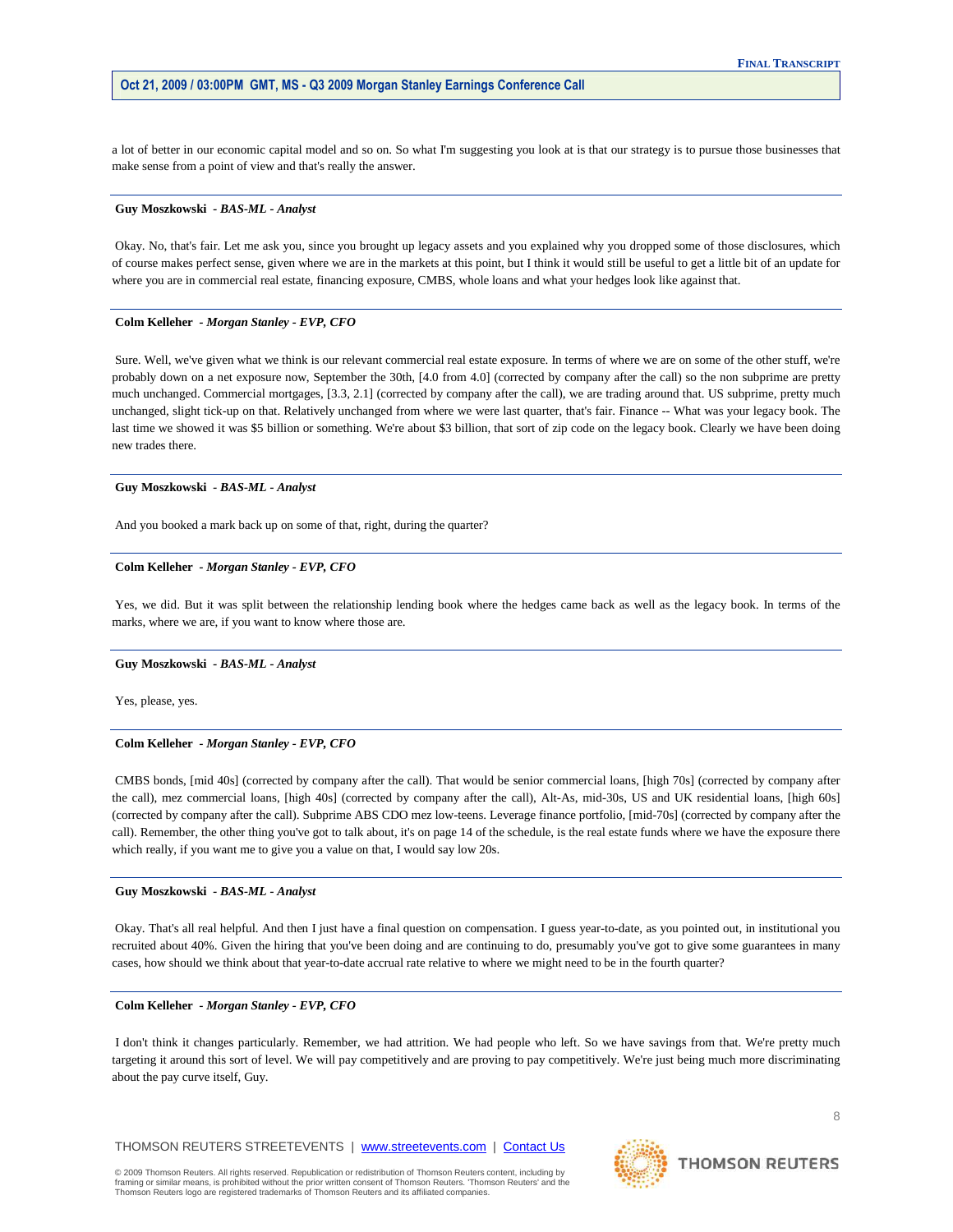#### **Guy Moszkowski** *- BAS-ML - Analyst*

That's very helpful. Thanks very much, Colm.

# **Operator**

Your next question comes from the line of Michael Hecht of JMP Securities.

# **Michael Hecht** *- JMP Securities - Analyst*

Hi, Colm, good morning, how you doing?

#### **Colm Kelleher** *- Morgan Stanley - EVP, CFO*

Very well, thank you.

# **Michael Hecht** *- JMP Securities - Analyst*

 I guess just a question on fixed income, sales and trading. Can you help us think about how we should think about the opportunity from here, as you added some people, think you're sort of halfway through your hiring plan. Some of those people have come online, some not. How we reconcile that relative to what you're seeing in terms of trading spreads by some of the different trading areas and whether you expect those to narrow or kind of normalize over time?

# **Colm Kelleher** *- Morgan Stanley - EVP, CFO*

 Well, let's begin with trading spreads. It's clear that trading spreads weren't as wide as they were when the market was abnormal or dysfunctional as it were, but it's also our personal belief that with reduced competition and regulatory barriers being high, you will have systemically or secularly wider trading spreads so the game then is one of market share. We have said to you that we feel -- we said this last quarter. We had slipped in market share in certain product areas where we had been dominant before. We believe that we will be able to rebuild that market share. It will take time and what we're doing is showing you steady progression.

It's clear that we've shown you some progression this quarter. Foreign exchange revenue's up quite significantly. Interest rate revenues are up as well. We've held our I think very high market share in investment grade credit and distressed debt. It really is an issue of footprint, Michael. I think Morgan Stanley is very well placed and has all goodwill from clients to step into that breach and have that serve as a footprint.

# **Michael Hecht** *- JMP Securities - Analyst*

That's fair. As far as can you give us any color on the pace of revenues you saw in trading. Any months stand out as particularly strong or weak?

# **Colm Kelleher** *- Morgan Stanley - EVP, CFO*

 It was more normalized this time around. August a little bit slow as you would expect, more like a traditional August. But nothing unusual in the pace this time. It really feels like the markets are normalizing and things are moving back to where they should be.

# **Michael Hecht** *- JMP Securities - Analyst*

 Okay. And then on the retail Asset Management deal, congratulations, looks like a good transaction. I understand it's not closing until mid 2010 but can you help us understand the impact of book value and the earnings presentation of the IBD stake at closing.

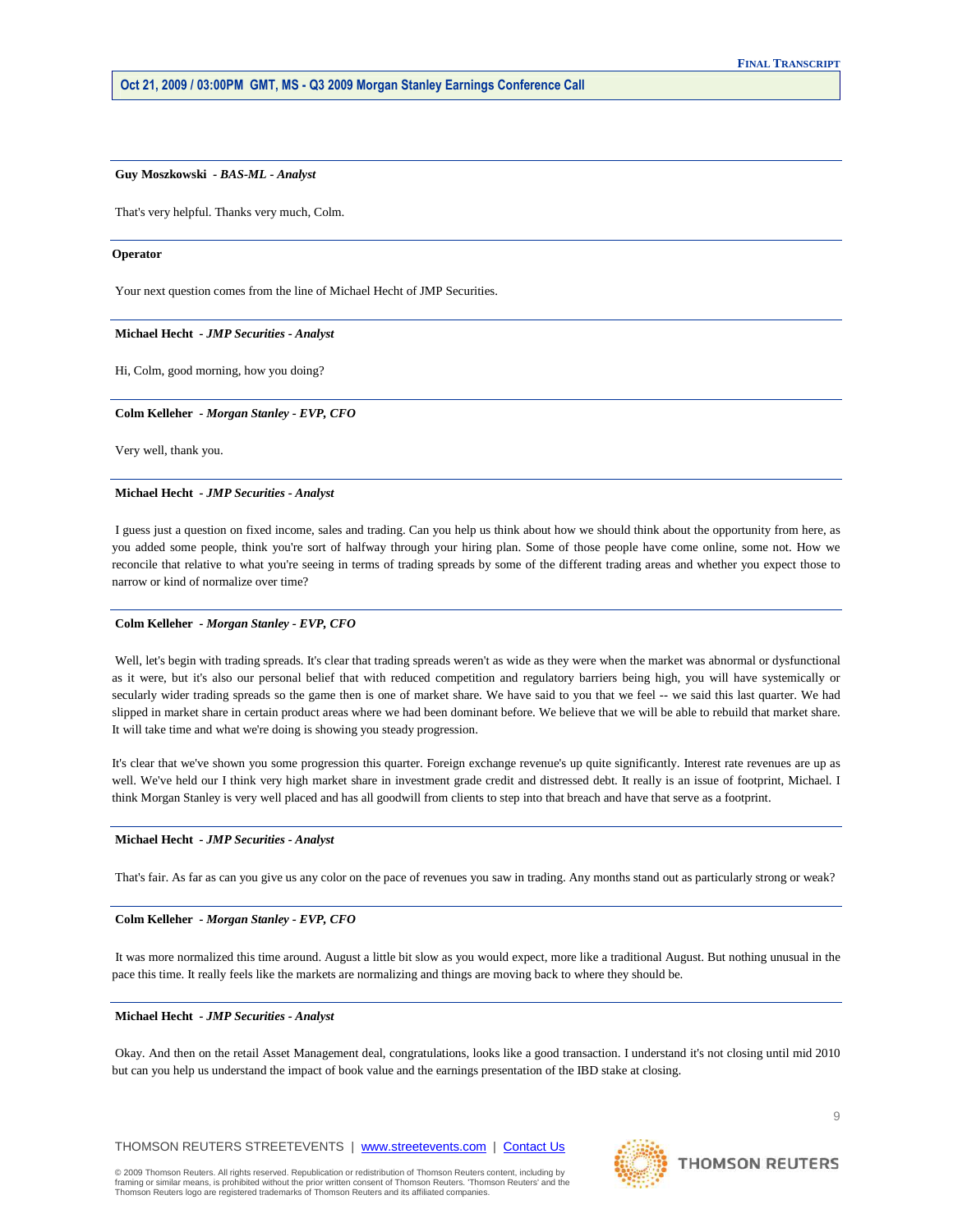#### **Colm Kelleher** *- Morgan Stanley - EVP, CFO*

 It's a bit early to make impact. We've probably got a pretax gain of about \$1 billion but that's dependent on the closing price of the shares on the acquiring Company, and we are taking an equity stake. Think about it in terms of that and then think about what that will mean. It will be accretive for us. In terms of earnings, I don't think it will be significantly material to what we're doing and it will allow us to focus much more keenly on the institutional business and the merchant banking business left within Asset Management.

# **Michael Hecht** *- JMP Securities - Analyst*

Okay. Fair enough. Thanks a lot.

 **Colm Kelleher** *- Morgan Stanley - EVP, CFO* 

Thanks, Michael.

#### **Operator**

Your next question comes from the line of Howard Chen of Credit Suisse.

 **Howard Chen** *- Credit Suisse. - Analyst* 

Good morning, Colm.

 **Colm Kelleher** *- Morgan Stanley - EVP, CFO* 

Hi, Howard, how are you?

 **Howard Chen** *- Credit Suisse. - Analyst* 

Good, thanks how are you. There's been a lot of press about Crescent. Clarify your exposure and maximum loss that could be taken.

#### **Colm Kelleher** *- Morgan Stanley - EVP, CFO*

Look, as previous -- you know, first of all, in terms of the loss, as you know we consolidated this REIT from a bridge and had to take it on to the Company's books so we need to make an impairment assessment each quarter. Based on continued evaluation of the properties including an analysis of our options we took impairment charges based on a combination of fair value of the properties as well as the impairment from sales. We'll continue to make those assessment as for as long as we own the properties. We negotiated a loan extension with crescent's lender during the current quarter. You know the amount of that loan. It's \$2.5 billion. No additional payments are made to the lender as part of that extension agreement. While I won't go into a lot of detail, we continue to work closely with the lender towards an orderly transfer of collateral and asset operations as well as other related matters.

# **Howard Chen** *- Credit Suisse. - Analyst*

 Okay. Great. Thanks, Colm. And then on global wealth management, and the full quarter's contribution of the JV, could you just touch on how you thing think about the pacing of synergy realization and one time costs as we think about you integrating that transaction?

 **Colm Kelleher** *- Morgan Stanley - EVP, CFO* 

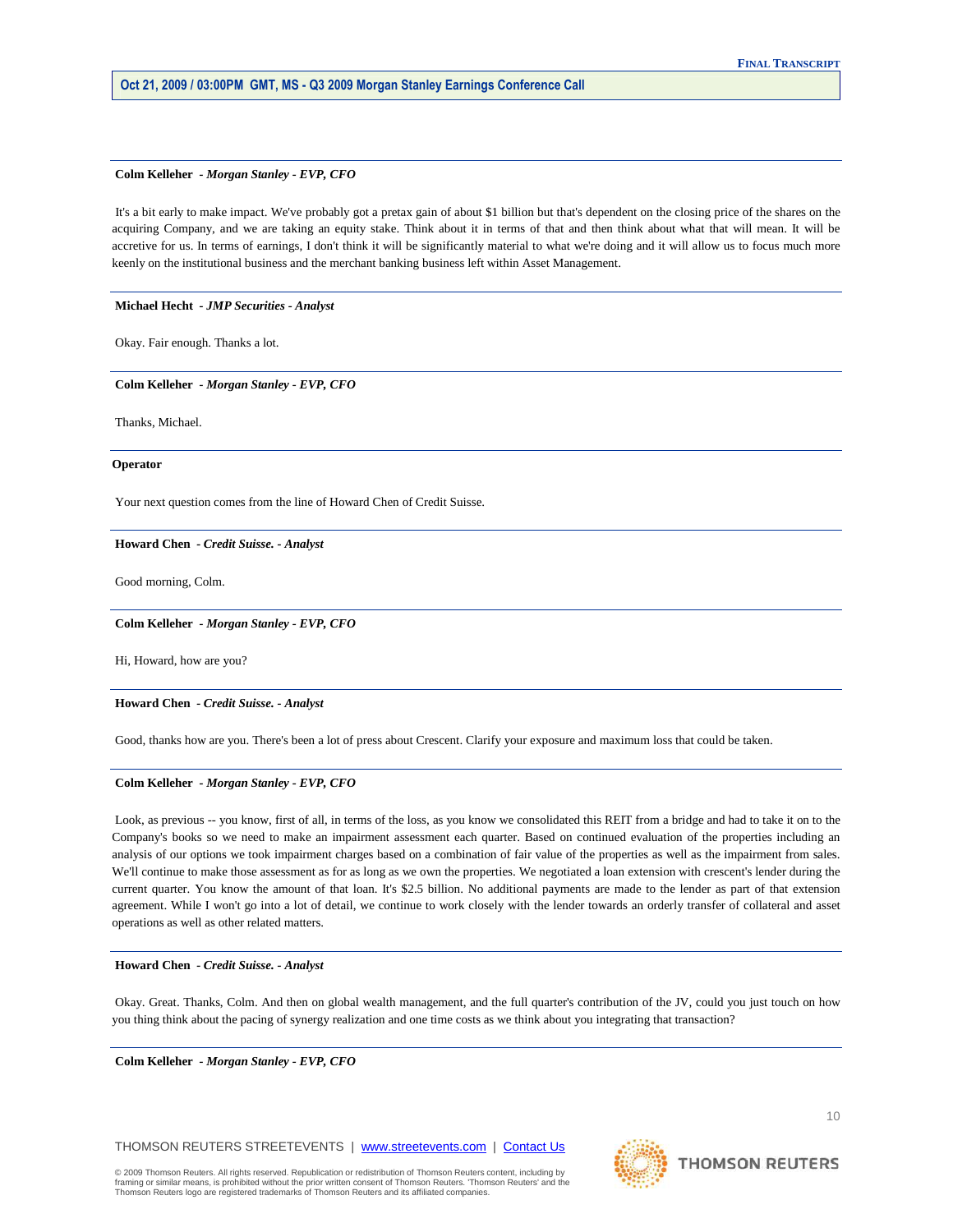Nothing has changed our time line in terms of our expectations, of the realizations we're doing and we will continue to give you more disclosures as we reach those milestones. We've already given you some. So we are very comfortable with the plan we laid out for the integration on the merger, Michael. Howard, sorry.

#### **Howard Chen** *- Credit Suisse. - Analyst*

 No worries. Final one from me. With respect to prime brokerage, could you wrap some numbers around the rebound that you noted, maybe speak to a bit of the profitability from those clients who left that have now returned vis-a-vis a year ago.

# **Colm Kelleher** *- Morgan Stanley - EVP, CFO*

 All I would say is that our balances are up 14% and profitability is coming back. We do think we have pricing power. As I said, we're not targeting a market share strategy, but we want to be a significant player, which we believe we are in that market. The quality of clients is good. The internal funding aspects of the business are much more in line with what we want. So I think that's really all I'm prepared to say rather than go into a line by line item.

# **Howard Chen** *- Credit Suisse. - Analyst*

Okay. Thanks so much, Colm.

#### **Operator**

Your next question comes from the line of Mike Carrier of Deutsche Bank.

# **Mike Carrier** *- Deutsche Bank - Analyst*

 Thanks. Just another question on the fixed side. When you look at the recent hiring that you've done, kind of across the platform and then as well as the increased level of risk taking, do you view the platform as being where you want it to be and this is really just focused on FIC. Or are you maybe 50 or 75% of the way there. Probably more importantly, when you look at managing risk, given all the recent hires, just relative to the past, just want to get your view on how you're looking at risk just to ensure that if we do run into more volatility, you guys have a grasp on all of the recent hires.

# **Colm Kelleher** *- Morgan Stanley - EVP, CFO*

First of all, we're just about halfway through the hiring that we need to do, so that's not finished. Two -- so we still go and this firm clearly is attracting talent with its strategy and the execution of that strategy which people can see. We clearly will see the benefits of a lot of that hiring coming through in 2010 because of the way people tend to join you with three month notice periods and so on. In terms of risk, it really doesn't change for us. We're talking about looking at things on a risk adjusted return going back to one of the earlier questions and allocation of capital. We will take risk based on the back of our client franchise, which is client flow and trade on the back of that accordingly. The more we have a strong client franchise, increased flows, we will be able to make risk adjusted returns on that business. So I don't think you're seeing anything away from an execution of a strategy that we've outlined.

#### **Mike Carrier** *- Deutsche Bank - Analyst*

 Okay. And then another question on the wealth management side, when looking at the \$8.8 million in outflows, it's tough to compare that to the \$2 billion because that was only one month but I think in the slide presentation you guys used a \$32 billion of outflow in the second quarter. So one, just wanted to know if that's relatively comparable. And then looks like the revenue in assets is doing well despite some attrition. So when you look out over the next say 12 to 18 months once the full integration is in place, given the scale that you have, is there any reason that -- I guess more structurally, is there any reason why you wouldn't potentially be able to achieve industry leading margins of, say, like 25%?



**THOMSON REUTERS**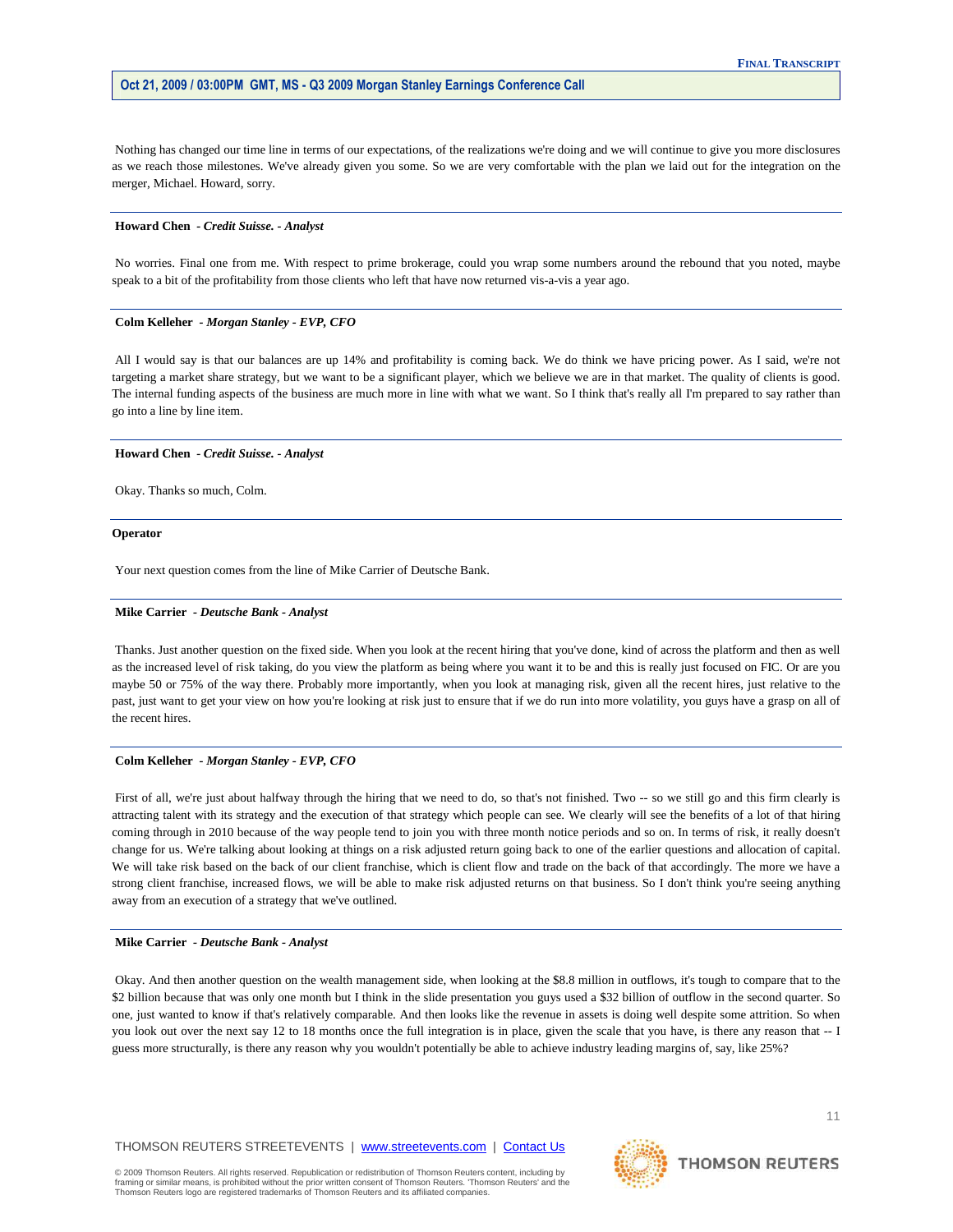#### **Colm Kelleher** *- Morgan Stanley - EVP, CFO*

 There's no reason at all why we shouldn't be able to achieve that, in line with the integration itself we've been clear on that. Remember, you had a lot of attrition in the closing days of Smith Barney, and what you're seeing is the tail effect of that with positive recruiting and more productive FAs, we'll see an improvement in those client flows ant clearly improvement in margin.

# **Mike Carrier** *- Deutsche Bank - Analyst*

 Okay. And then just finally on the Asset Management segment, when Invesco gave their presentation, they just mentioned some of the costs that were related to the retail of the business and then they just mentioned some of the I guess revenue or expense sharing divisions across institutional and retail that they weren't taking. So I guess when you look at the Asset Management business and granted it's very early, but I think when you guys can give some color just on the expenses that are related to the institutional business.

#### **Colm Kelleher** *- Morgan Stanley - EVP, CFO*

 On the first point we can't speak for Invesco but they believe they can run the business more efficiently than we have in the past. The outlook for the remaining Asset Management we'll have \$267 billion of assets under management as of September 30. Remaining Asset Management will be more focused and streamlined, better leverage our strengths, build on our strong relationships, and we believe that we can take the cost out of that going forward. So we feel very comfortable about this.

### **Mike Carrier** *- Deutsche Bank - Analyst*

Okay. Thanks a lot.

**Operator**

Your next question comes from the line of Mike Mayo of CLSA.

#### **Mike Mayo** *- CLSA - Analyst*

Good morning.

 **Colm Kelleher** *- Morgan Stanley - EVP, CFO* 

Hey, Mike, how are you?

#### **Mike Mayo** *- CLSA - Analyst*

Good. Just to follow up on the wealth management question, so if the revenues went from \$575 million to \$698 million, can you give us some apples to apples figures, either take out the Smith Barney impact or from both quarters or throw in a full quarter of Smith Barney in the second quarter? What would have happened to revenues?

#### **Colm Kelleher** *- Morgan Stanley - EVP, CFO*

 Mike, I said last quarter I'm not going to do that. We view this as a consolidated business. We're already getting synergies quicker than we thought. It wouldn't be fair to do that. And it wouldn't help us achieve the sort of goals that we're trying to do in that business. In terms of the revenues themselves what I will say, we clearly had a weakening retail environment but net-net we do believe that with those revenues and results that we are on track for the integration plan as laid out.

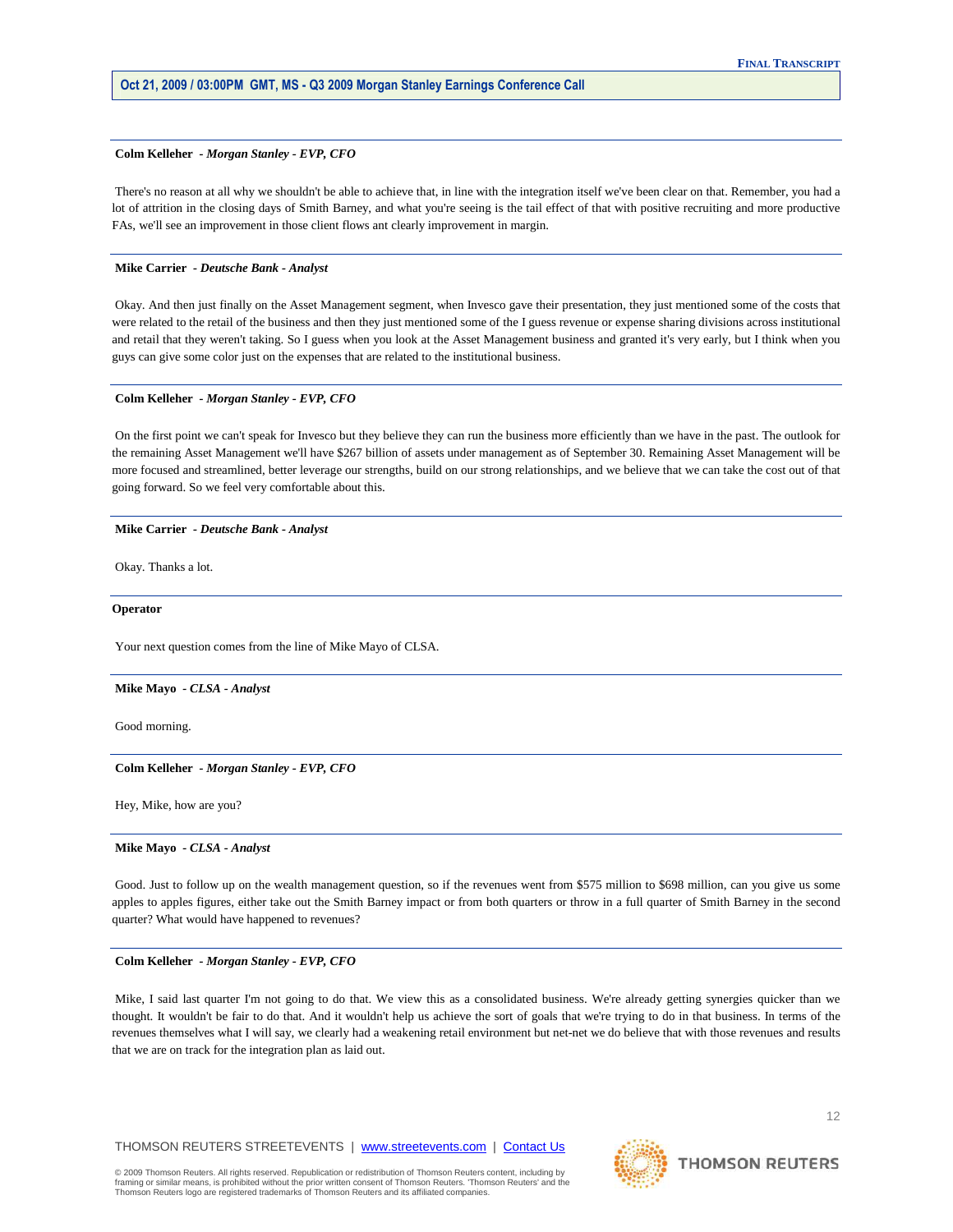# **Mike Mayo** *- CLSA - Analyst*

Were those revenues weaker than you expected. I saw some numbers out of Schwab that are decent.

### **Colm Kelleher** *- Morgan Stanley - EVP, CFO*

There's nothing in those revenue numbers that knocks us you away from what we consider to be our plan and execution on the strategy.

# **Mike Mayo** *- CLSA - Analyst*

 Okay. On the Asset Management side, the biggest increase in AUM this quarter was Van Kampen and that's the business you're selling. So it's just a little bit more color, why you chose to sell that and I think --

# **Colm Kelleher** *- Morgan Stanley - EVP, CFO*

Well, it's the same as I've said to you before is we felt it was a subscale business for ours. We had one of two choices. We think we chose the right choice for a best in breed manager in which we'll have an ongoing equity interest involved. If you look at our core businesses, the performance has improved significantly as we've outlined to you. We do believe those asset outflows will stop in accordance with the, A, improved performance and B, we're clearly getting the operating margins improved as we've taken out cost.

#### **Mike Mayo** *- CLSA - Analyst*

Have you retained optionality with the rest of the asset management at Morgan Stanley. Potential additional joint ventures or sales?

#### **Colm Kelleher** *- Morgan Stanley - EVP, CFO*

 No. We're running the business, the institutional business -- if you think about Asset Management, it's two big legs. It's the merchant banking business which is the real estate, infrastructure and private equity funds, predominantly real estate, within the institutional business you have the fund to funds business, which we believe is a big growth business for many reasons, the hedge business which we have, the liquidity business and all of those we feel very well positioned.

# **Mike Mayo** *- CLSA - Analyst*

And the backlogs in investment banking, how do they look.

# **Colm Kelleher** *- Morgan Stanley - EVP, CFO*

I'm telling you, they're building up very well. We're looking very healthy now so we feel very good about our pipelines.

#### **Mike Mayo** *- CLSA - Analyst*

 Lastly, the marks, you said you wrote down the low 20s the real estate investments. I thought you said real estate funds. Was it for the real estate funds.

# **Colm Kelleher** *- Morgan Stanley - EVP, CFO*

I said the real estate funds.

THOMSON REUTERS STREETEVENTS | www.streetevents.com | Contact Us

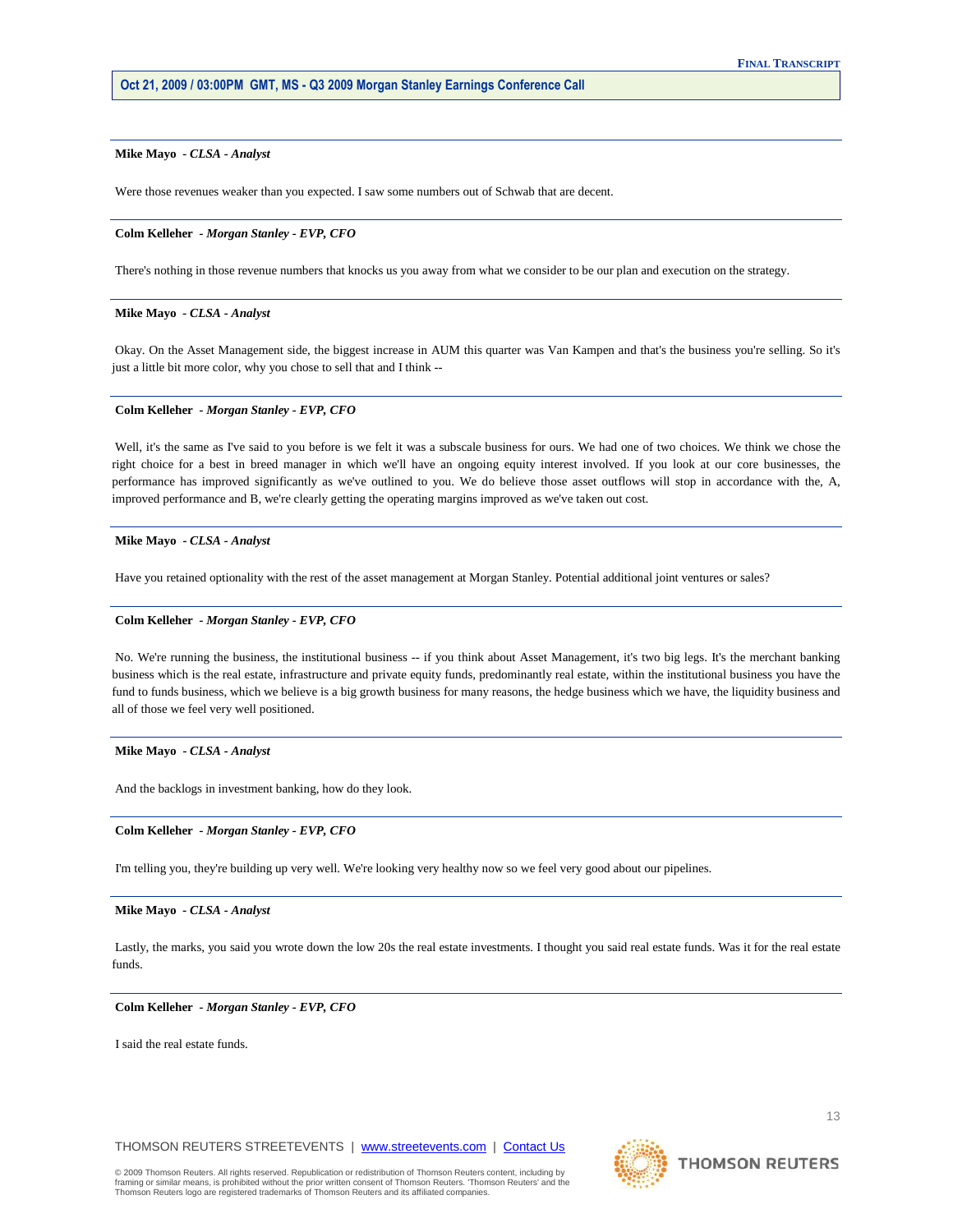# **Mike Mayo** *- CLSA - Analyst*

What is it for total real estate investments the \$4.4 billion or the \$6 billion including the commitments, what are those written down.

#### **Colm Kelleher** *- Morgan Stanley - EVP, CFO*

 We don't do that because of the nature of what they are. If you remember we've given you the composition of those. Within that you have the Crescent deal against which there's a \$2.5 billion non-recourse loan, you have other investments. We'll either take some combination of fair value or impairment testing. 94% of that book is actually at cost so it's really very much focused on the impairment testing.

#### **Mike Mayo** *- CLSA - Analyst*

All right. Thank you.

# **Colm Kelleher** *- Morgan Stanley - EVP, CFO*

Thanks.

#### **Operator**

Your next question comes from the line of Roger Freeman of Barclays Capital.

#### **Roger Freeman** *- Barclays Capital - Analyst*

 Hi, good morning. I guess most of my questions are actually maybe around the Asset Management business, just to sort of flush that transaction out. Colm, can you say how much of the Morgan Stanley Van Kampen run rate production is into the Morgan Stanley/Smith Barney channel and how much of the AUM is Morgan Stanley retail clients?

#### **Colm Kelleher** *- Morgan Stanley - EVP, CFO*

 I mean, it's not -- certainly, if you look at retirement products it's absolutely negligible. One of the other issues we had is we were potentially running into regulatory issues through the Morgan Stanley channel which is why this was a neat solution for us. We're already selling retail products to Invesco so what you're seeing in the financial supplement is that summarized by distribution channel anyway. It's hard to pull that out. I think we will be much better placed as a result of this transaction for selling product through the retail channel.

#### **Roger Freeman** *- Barclays Capital - Analyst*

 Right. But I mean just in terms of the -- how leveraged has that business been on a percentage basis to Morgan Stanley retail as opposed to out to any other third parties?

 **Colm Kelleher** *- Morgan Stanley - EVP, CFO* 

I'll have to come back to you on that. I mean, it's not something I can answer.

# **Roger Freeman** *- Barclays Capital - Analyst*

 Okay. And then actually, your point on the retirement headwinds, it's a very interesting one. It's kind of -- it's gotten some discussion recently. How much of the -- how much of the retail business is into retirement products that were essentially impacted? I'm trying to figure out how much has that business been revenue impaired or do you think on a run rate basis --?



Thomson Reuters logo are registered trademarks of Thomson Reuters and its affiliated companies.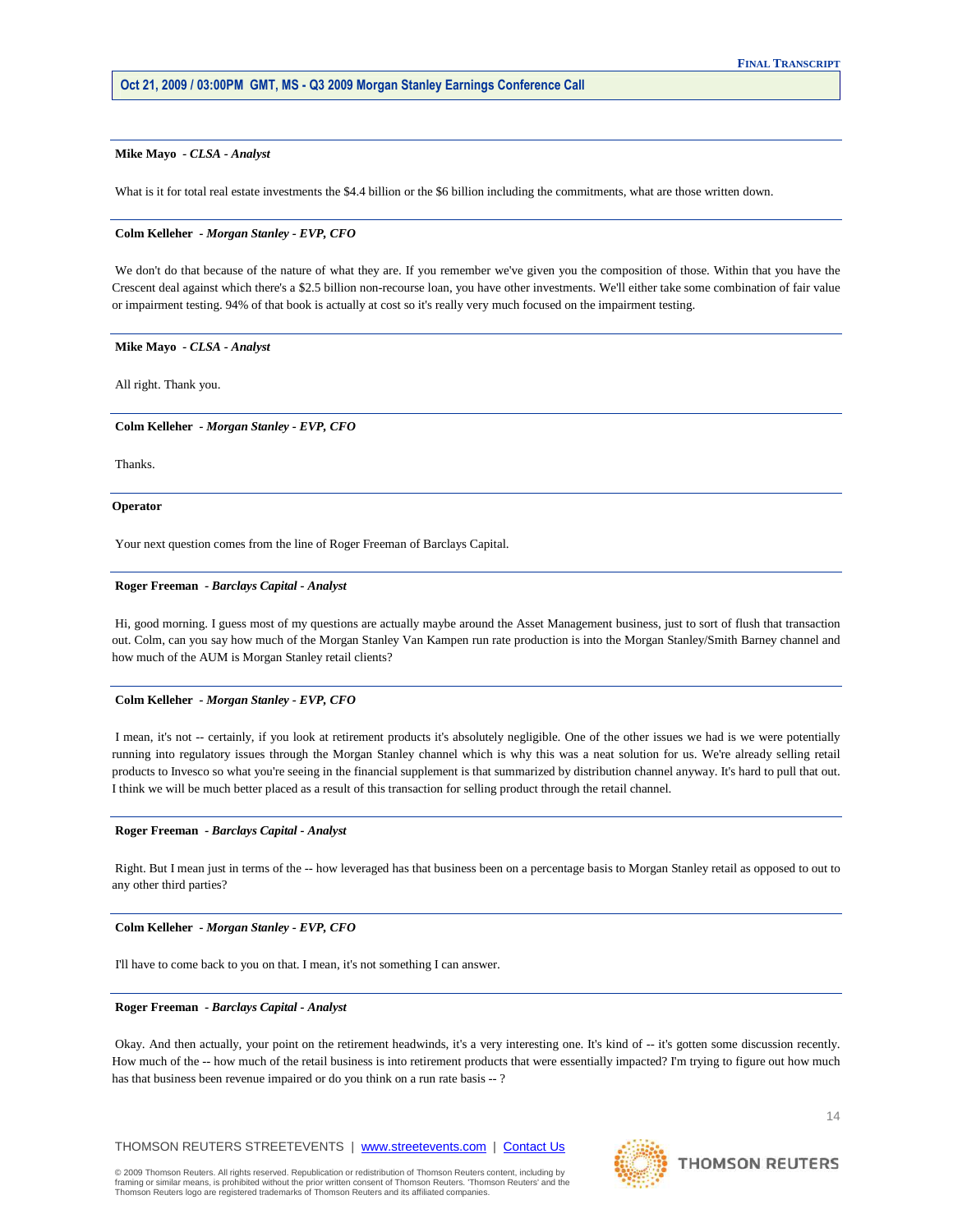#### **Colm Kelleher** *- Morgan Stanley - EVP, CFO*

You're talking about a broad market question now which I think others can answer. The current amount that we do out of our network, out of Van Kampen is negligible. In the overall market I think other people would probably be able to answer that better than me.

# **Roger Freeman** *- Barclays Capital - Analyst*

 Okay. And then I guess on the gain that you were referring to, I know it's early to say, but would that be -- is that coming from writing up the Morgan Stanley brand retail? Seems like the sale price here is pretty close to what you paid for Van Kampen.

# **Colm Kelleher** *- Morgan Stanley - EVP, CFO*

I think Roger, in all fairness I've given you a good idea of what the gain is and I don't want to give the component part.

# **Roger Freeman** *- Barclays Capital - Analyst*

 Okay. Last question, I mean, just since they did put some data out on run rate, profitability and it was actual data, they're backing out what they consider to be shared services and corporate overhead. Let me just ask you. How profitable was that business inside of you, fully costed?

# **Colm Kelleher** *- Morgan Stanley - EVP, CFO*

 The business was profitable but our core business will remain profitable. Net-net, we are very comfortable with the transaction from every aspect including what's left in core Asset Management.

#### **Roger Freeman** *- Barclays Capital - Analyst*

The costs that they're putting essentially back to you, they won't have a revenue string tied to it?

#### **Colm Kelleher** *- Morgan Stanley - EVP, CFO*

As I said, I don't want to comment on what they're saying but we're very comfortable with what we're doing.

#### **Roger Freeman** *- Barclays Capital - Analyst*

 Very last question. Separate topics. Prime brokerage you talk about the improvements there. What percentage of your equity's revenues at this point would you say are prime brokerage.

# **Colm Kelleher** *- Morgan Stanley - EVP, CFO*

 We don't give that. I don't particularly want to give that. I also think the model as we explained before is that if you go back to last year you could have spoken about a standalone prime brokerage business. I think prime brokerage business is very much contiguous, an integral part of our equity business now. It would be like trying to strip out one line.

 **Roger Freeman** *- Barclays Capital - Analyst* 

Okay. All right. Thanks a lot.

THOMSON REUTERS STREETEVENTS | www.streetevents.com | Contact Us



**THOMSON REUTERS**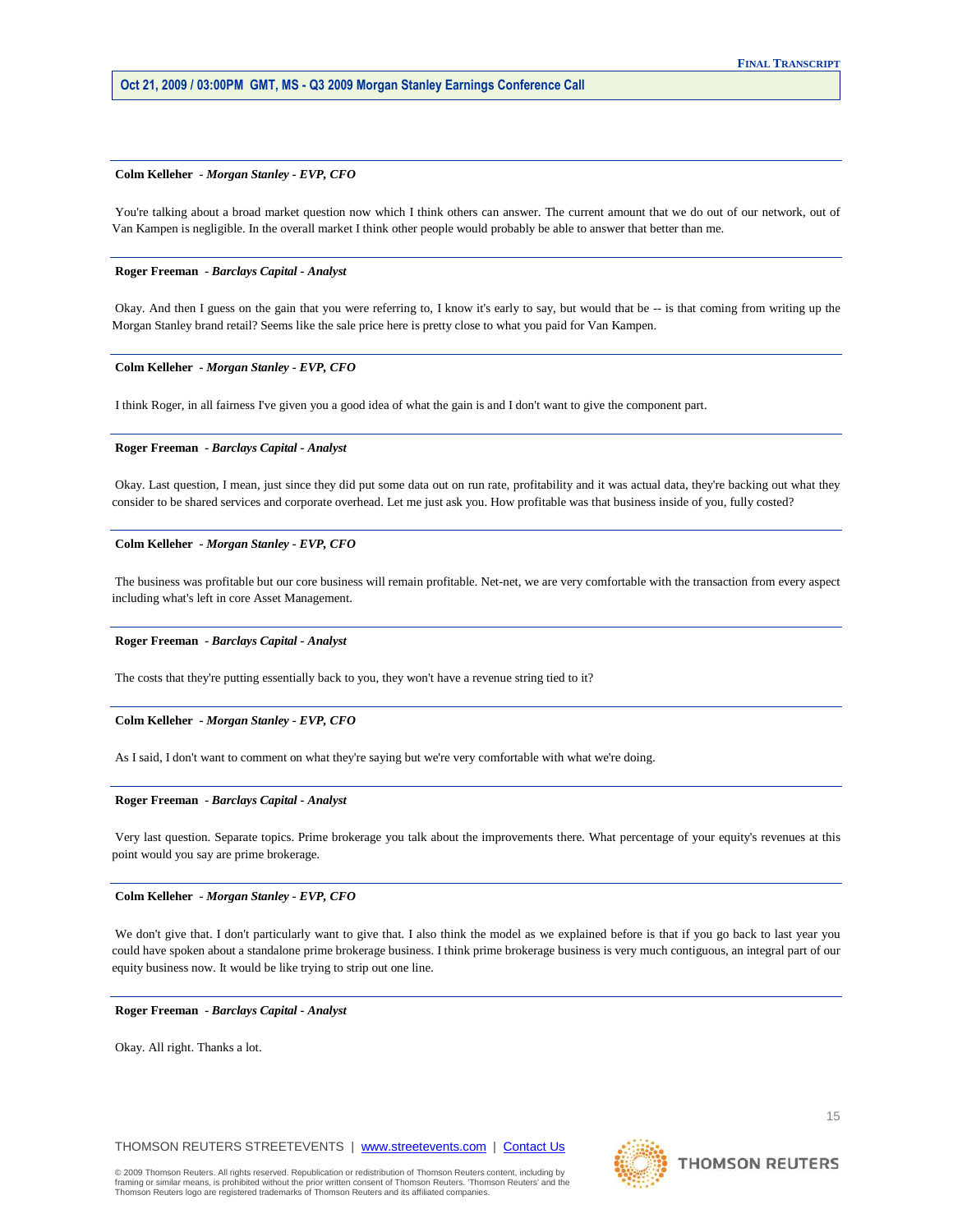#### **Operator**

Your next question comes from the line of Jeff Harte of Sandler O'Neill.

#### **Jeff Harte** *- Sandler O'Neill - Analyst*

Good morning.

 **Colm Kelleher** *- Morgan Stanley - EVP, CFO* 

Hey, Jeff.

#### **Jeff Harte** *- Sandler O'Neill - Analyst*

You talked about M&A. And I thought maybe a little more optimistically than I was expecting. Can you talk a little bit about how -- we keep hearing about our great conversations with clients are but no one's actually moving through to pull the trigger or moving to the announcement phase. Are we progressing more towards announcements picking up and kind of what -- do you have any kind of time line in mind as to when we could see a pickup.

#### **Colm Kelleher** *- Morgan Stanley - EVP, CFO*

You're already beginning to see a pickup. I think we're at the lows at the moment. The real issue has been access to funding markets and whether people can get that funding. With the opening of the funding markets you're seeing that beginning to happen. Low gearing multiple deals getting done, deals being circulated around. Strategically people are looking. They're more comfortable in the funding. We can mention some big names currently in the market. I do think you're seeing the recovery.

#### **Jeff Harte** *- Sandler O'Neill - Analyst*

 Okay. And looking at wealth management at the Morgan Stanley/Smith Barney, the concept of 20 to 25% pretax margins, a couple of years out, that would be very impressive. Is the key to getting there more scale and pulling out costs or is there some kind of increased revenue productivity?

# **Colm Kelleher** *- Morgan Stanley - EVP, CFO*

 The guidance we've given is very much on a plug and play basis. Which is a scale of business and James has been very clear on that. Any revenue synergies will be additive to that.

#### **Jeff Harte** *- Sandler O'Neill - Analyst*

 Okay. And finally, you might have touched on this earlier. I didn't maybe missed some of the numbers. Some of the let's call them legacy or the mortgage positions that we no longer get specific disclosures on, were there gains on those portfolios this quarter? And I guess I would specifically be interested in commercial mortgages where you have that portfolio very heavily hedged.

#### **Colm Kelleher** *- Morgan Stanley - EVP, CFO*

 Look, we had gains up and we had losses down. The net effect on the legacy position was pretty much flat. In commercial mortgages, to give you a bit of color, our hedges didn't work as well as they could have done but obviously the exposures were significantly down. Obviously because the hedges are more liquid when the market recovers and it takes time for the instruments to catch up. On the legacy book, it's been pretty much a wash, gains and losses on the quarter.



16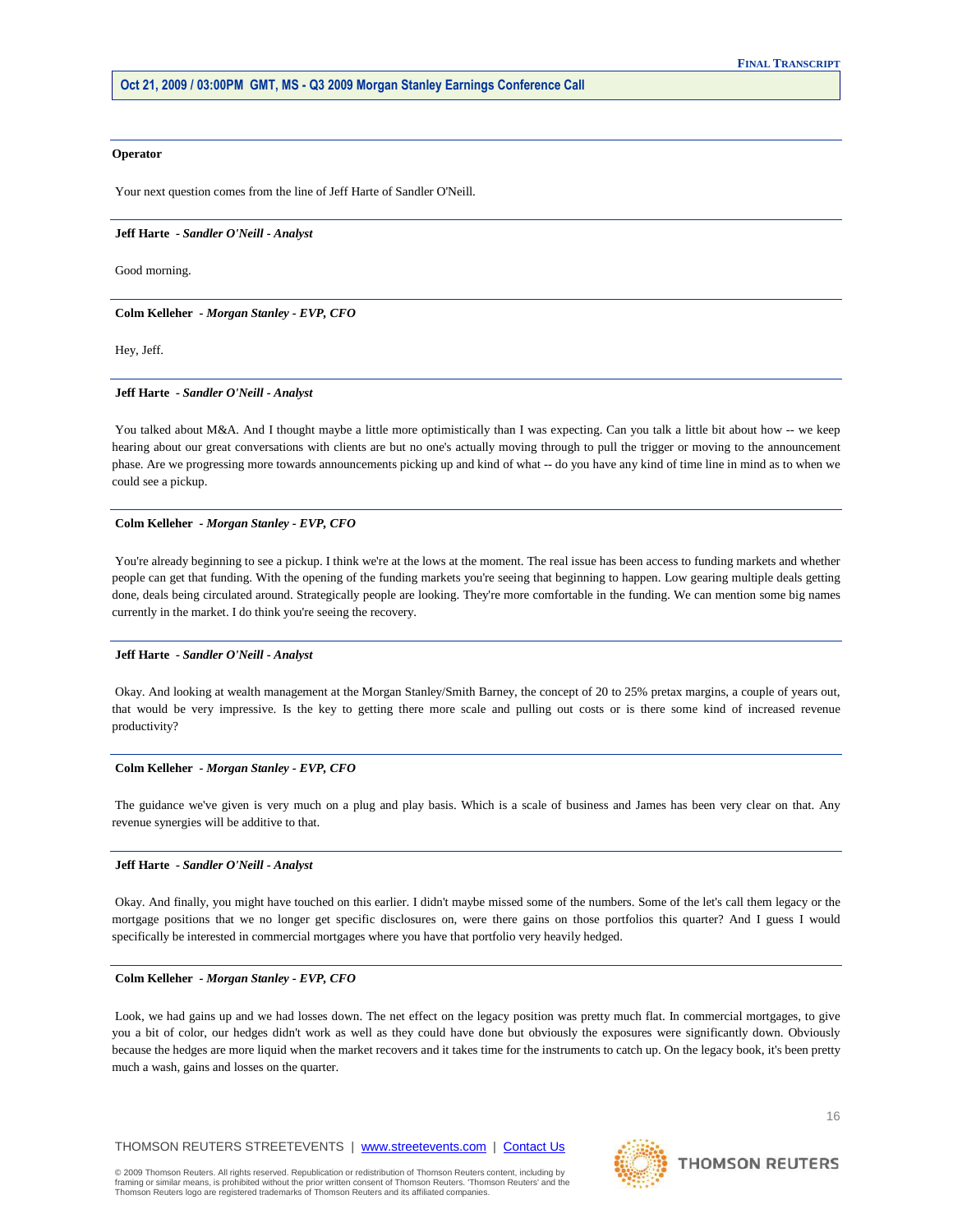# **Jeff Harte** *- Sandler O'Neill - Analyst*

Okay. Thank you.

#### **Colm Kelleher** *- Morgan Stanley - EVP, CFO*

Thank you.

#### **Operator**

Your next question comes from the line of Douglas Sipkin of Pali Capital.

# **Douglas Sipkin** *- Pali Capital - Analyst*

Thank you and good morning.

# **Colm Kelleher** *- Morgan Stanley - EVP, CFO*

Good morning.

#### **Douglas Sipkin** *- Pali Capital - Analyst*

 Three questions here. First, with respect to retail, global wealth management, what percentage of I guess your Asset Management fees in there are sort of on a lag basis, priced maybe on the beginning of period assets versus sort of an average or an ending. I know you guys reported \$1.57 billion this quarter. Can do you have any idea of what percentage of that is sort of lagged?

# **Colm Kelleher** *- Morgan Stanley - EVP, CFO*

Offhand I don't. I don't, I'm sorry.

# **Douglas Sipkin** *- Pali Capital - Analyst*

 Okay. No problem. And then secondly, any update -- I know Citigroup has sort of flat-out said that they plan on selling the entire position which I don't think is really a surprise and I think you guys have sort of indicated that. Any update on sort of the time line of that, how that phase-in happens, maybe a little bit more detail now that we're several months into the transaction.

# **Colm Kelleher** *- Morgan Stanley - EVP, CFO*

 This is a acquisition with predefined time lines where we control the optionality on that, which suits this firm and its shareholders just fine. Unless there is a compelling reason for us to re-evaluate that we will execute on the time line as laid out at the agreement signed at the time and that's really where we are.

# **Douglas Sipkin** *- Pali Capital - Analyst*

 Okay. That's helpful. Third question. Could you just give a little color on maybe what type of impact the government buying mortgage backed bonds and government bonds is playing on whether it's easier or harder to make money in fixed income trading with that sort of element of concentrated buying in place and what business may look like when that ends in the beginning of next year?

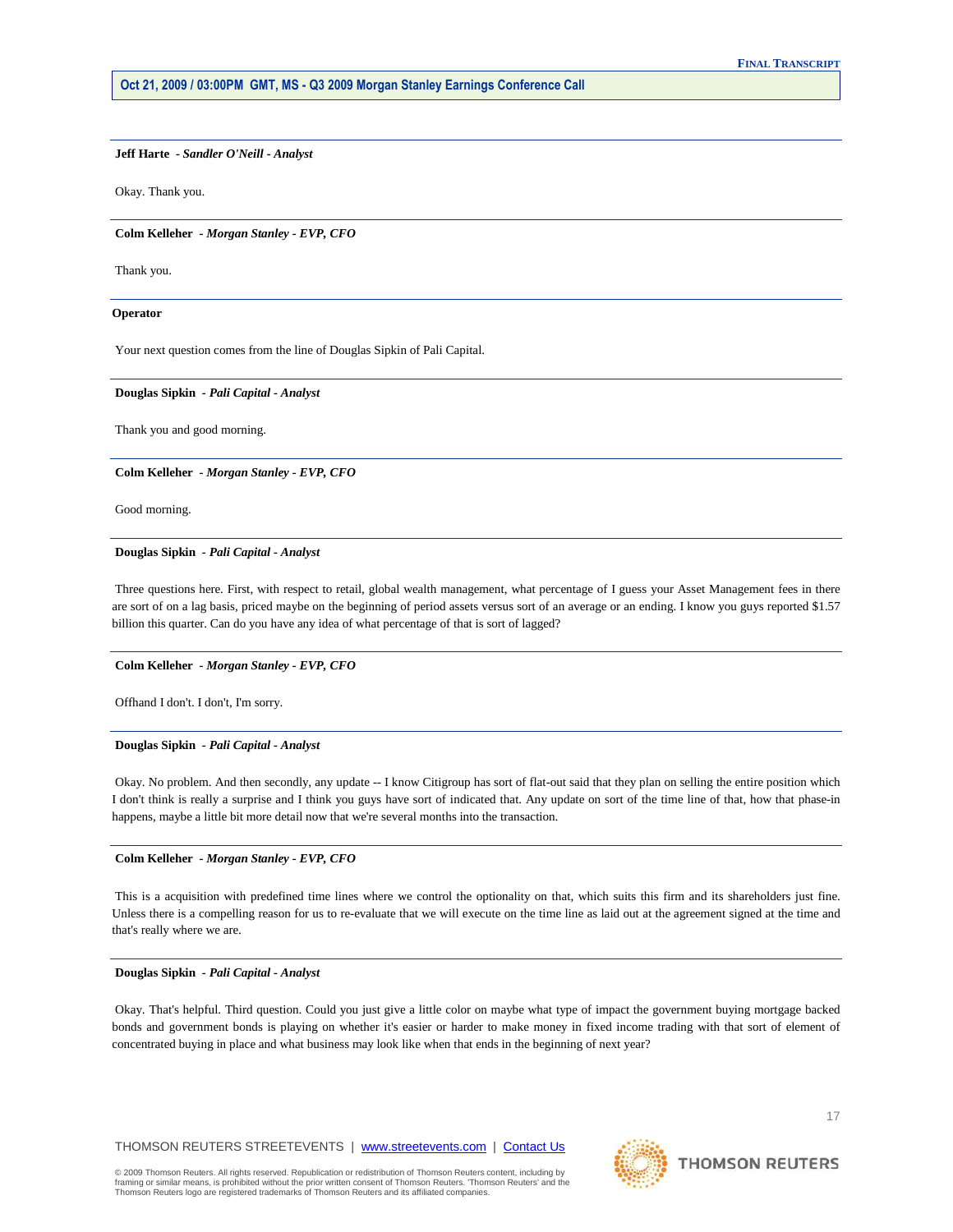#### **Colm Kelleher** *- Morgan Stanley - EVP, CFO*

 Well, it is clearly provided more liquidity to the market and more liquidity to the market clearly is better for the market so by definition it's better for everybody. What's it's also done is it's kick started trading in the market so to some degree you would expect. That was the intent of what they did. The issue is will the market be robust when that happens, our view is that it will be. Have a lot of liquidity. You have levels still at quite -spreads still at quite wide levels. You have people coming into the market now and making investments and making returns so I think it's been a very useful exercise and very helpful in this market stabilization.

#### **Douglas Sipkin** *- Pali Capital - Analyst*

 Okay. Great. Final question. I was a little surprised not so much on your end but with Invesco, doesn't seem to be any selling restrictions attached to your roughly \$1 billion investment and I was just wondering from a partnering standpoint how if at all will this change how you work with Invesco on the retail side of the fence, obviously now having a 9 plus percentage, will that change anything that Smith Barney, Morgan Stanley is doing in terms of selling Asset Management products.

# **Colm Kelleher** *- Morgan Stanley - EVP, CFO*

I foresee no changes at all. We have a very healthy, constructive relationship with Invesco.

#### **Operator**

We have time for one more question and that comes from James Mitchell of Buckingham Research.

#### **James Mitchell** *- Buckingham Research - Analyst*

Good morning.

 **Colm Kelleher** *- Morgan Stanley - EVP, CFO* 

Good morning.

# **James Mitchell** *- Buckingham Research - Analyst*

 Can I just follow up on the comp ratio. You said you expect it to be pretty flat in the fourth quarter. Is that with the 44% in the third quarter on a normalized basis or the 40% year-to-date.

# **Colm Kelleher** *- Morgan Stanley - EVP, CFO*

 I didn't say in the fourth quarter. What I said was year-to-date, you look at the sort of revenue ratios we're giving across the firm, we've been giving you guidance of just under 50%. What I then said was sorry if I didn't make myself clear is that we've been given segments for each segment number and of course what we've given you guidance on XDVA. In the case of GWN there is no DVA because it isn't allocated to that. They're accruing in the low 60s on a comp ratio, now remember that's a grid payment system. Very little subjectivity. Institutional securities, where there's more of a bonus element, what we've been saying is XDVA we're in the low 40s for institutional securities. Traditionally what you do in the fourth quarter as you know is you true up. But that's the guidance we're giving.

#### **James Mitchell** *- Buckingham Research - Analyst*

You're saying low 40s for the full year.



**THOMSON REUTERS** 

18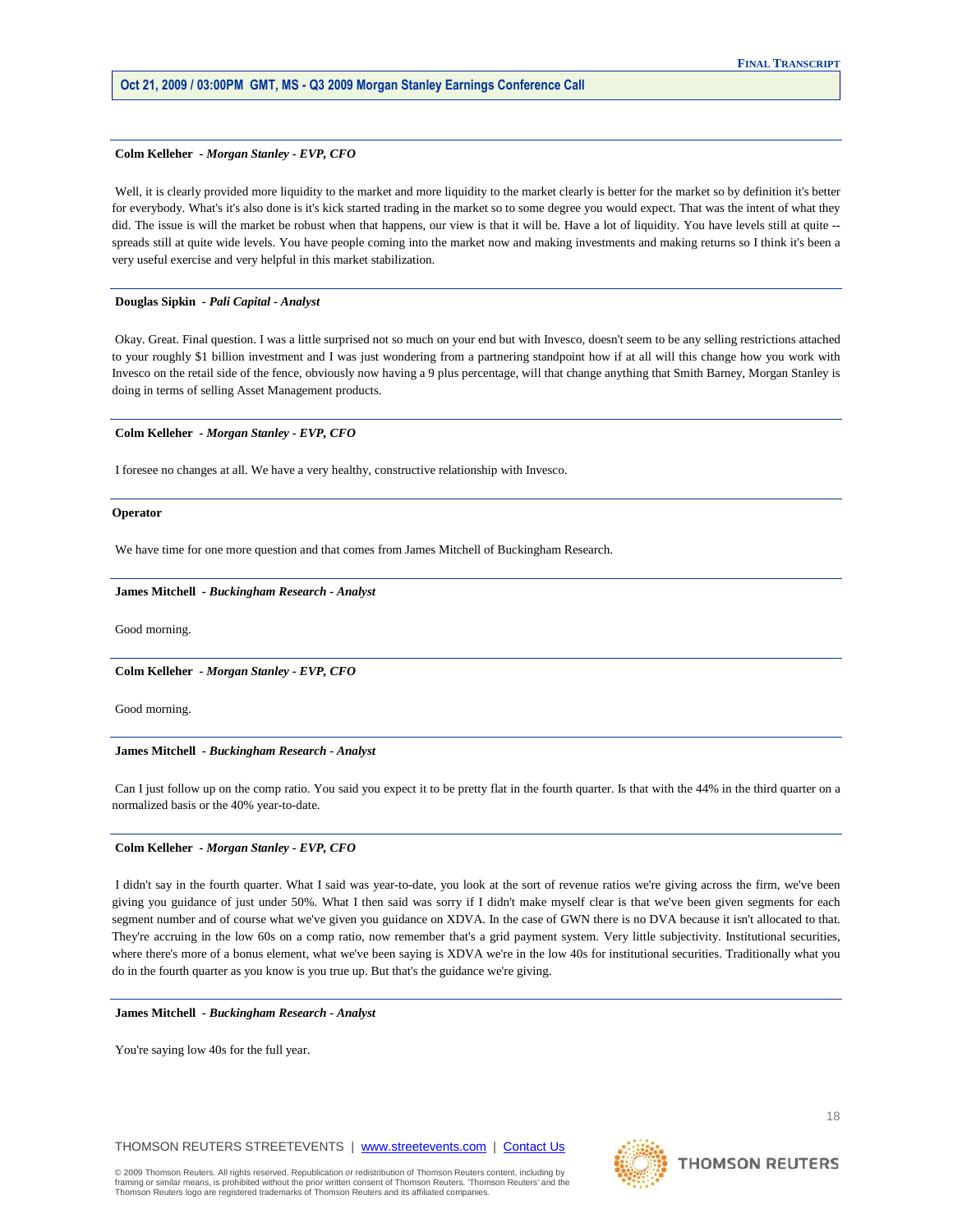**Colm Kelleher** *- Morgan Stanley - EVP, CFO* 

Yes.

## **James Mitchell** *- Buckingham Research - Analyst*

 And then just following up on wealth management, you guys as you pointed out you're 64% comp ratio. If you look back before you did the acquisition in '08 you were doing 60% or below. How much is a function of needing to get through cost saves versus lower revenue environment and do you expect that to get back 60% over time.

#### **Colm Kelleher** *- Morgan Stanley - EVP, CFO*

We expect that to be the trend.

# **James Mitchell** *- Buckingham Research - Analyst*

 One last follow-up on FIC Where have you guys lost the most market share I guess since 2007, early 2008 and where are you concentrating your efforts to recapture that market share the most?

# **Colm Kelleher** *- Morgan Stanley - EVP, CFO*

 Well, I think we are regaining market share as we go on. It really is in the interest rates and foreign exchange area. But we are regaining that market share. We have seen some improvement this quarter.

# **James Mitchell** *- Buckingham Research - Analyst*

Sure. You're saying that where you saw the most loss was in those areas?

# **Colm Kelleher** *- Morgan Stanley - EVP, CFO*

Yes.

# **James Mitchell** *- Buckingham Research - Analyst*

Okay. Thank you.

 **Colm Kelleher** *- Morgan Stanley - EVP, CFO* 

Well, listen, thank you very much everybody. I would like to thank you for your time and the call.

# **Operator**

Ladies and gentlemen, that concludes your conference call for today. Thank you for your participation. You may now disconnect.